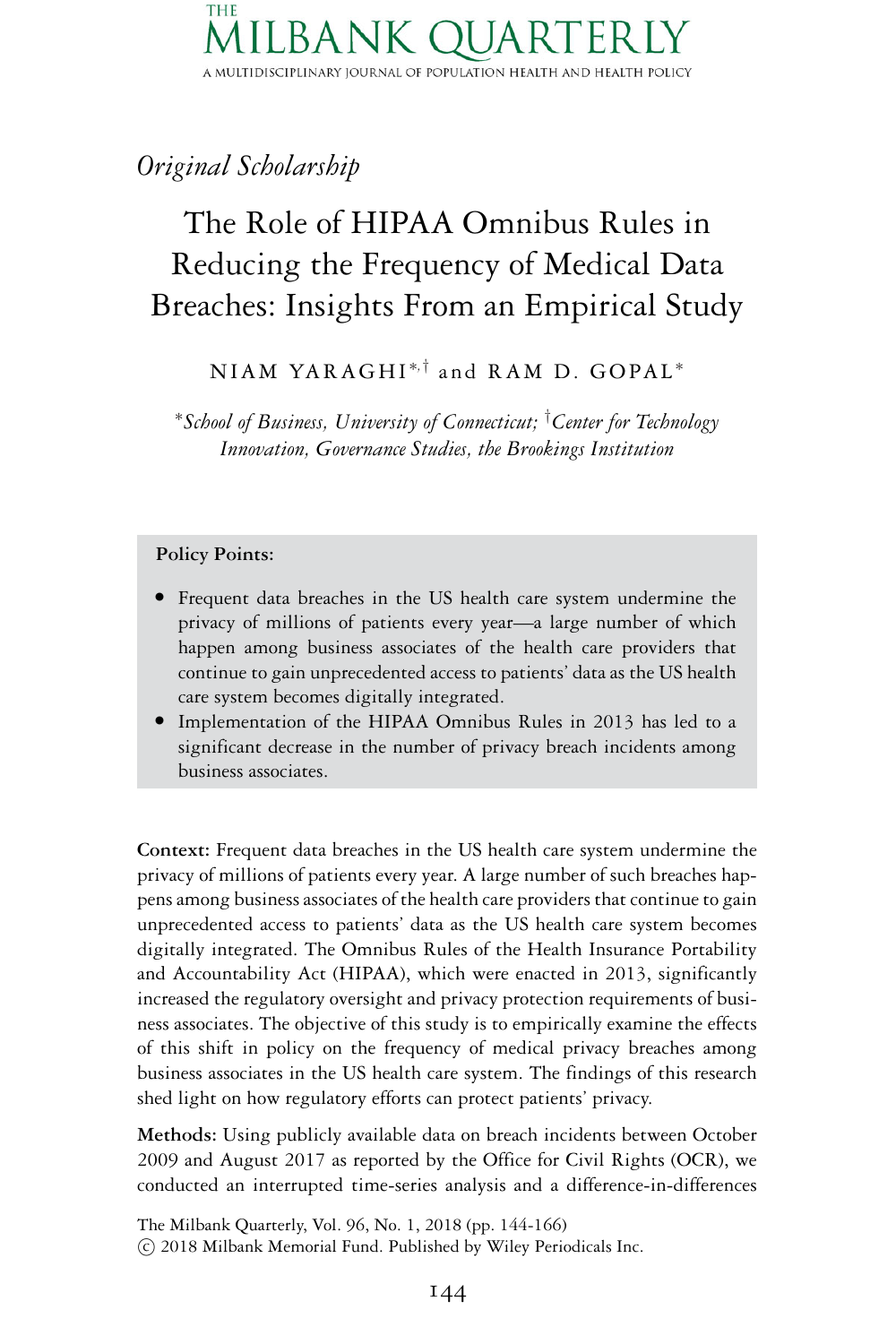analysis to examine the immediate and long-term effects of implementation of HIPAA omnibus rules on the frequency of medical privacy breaches.

**Findings:** We show that implementation of the omnibus rules led to a significant reduction in the number of breaches among business associates and prevented 180 privacy breaches from happening, which could have affected nearly 18 million Americans.

**Conclusions:** Implementation of HIPAA omnibus rules may have been a successful federal policy in enhancing privacy protection efforts and reducing the number of breach incidents in the US health care system.

**Keywords:** Health Insurance Portability and Accountability Act, patient privacy.

**PATIENT PRIVACY AND THE PROTECTION OF CONFIDENTIAL**<br>information are vital elements of the patient-physician relation-<br>ship. They ensure the patient's autonomy and trust in physicians,<br>without which patients would be much information are vital elements of the patient-physician relationship. They ensure the patient's autonomy and trust in physicians, without which patients would be much less likely to seek medical care.<sup>1</sup> Over the past 2 decades, these values have been primarily governed and protected under the Health Insurance Portability and Accountability Act (HIPAA).<sup>2</sup> One of the major goals of HIPAA is to reduce administration inefficiencies by standardizing electronic transactions in the health care sector. HIPAA was signed into law by President Bill Clinton in 1996, yet it has grown in prominence after the implementation of the Health Information Technology for Economic and Clinical Health Act (HITECH) in 2009, which resulted in widespread adoption of heath information technologies. HITECH has led to unprecedented challenges with patient privacy as more personal information is being collected, archived, and transmitted electronically between multiple parties. $3-5$ Responding to these challenges, the US Department of Health and Human Services' Office for Civil Rights (OCR) implemented the most significant changes to health care privacy law in a decade by publishing the final HIPAA omnibus rules on January 25, 2013. $^6$ 

Prior to the omnibus rules, only covered entities, which are defined as "health care providers who conduct health care transactions electronically, health plans and health care clearinghouses," were subject to HIPAA regulations. Examples of health care providers include physicians, psychologists, and dentists as well as clinics and nursing homes. Examples of health plans include health insurers and company health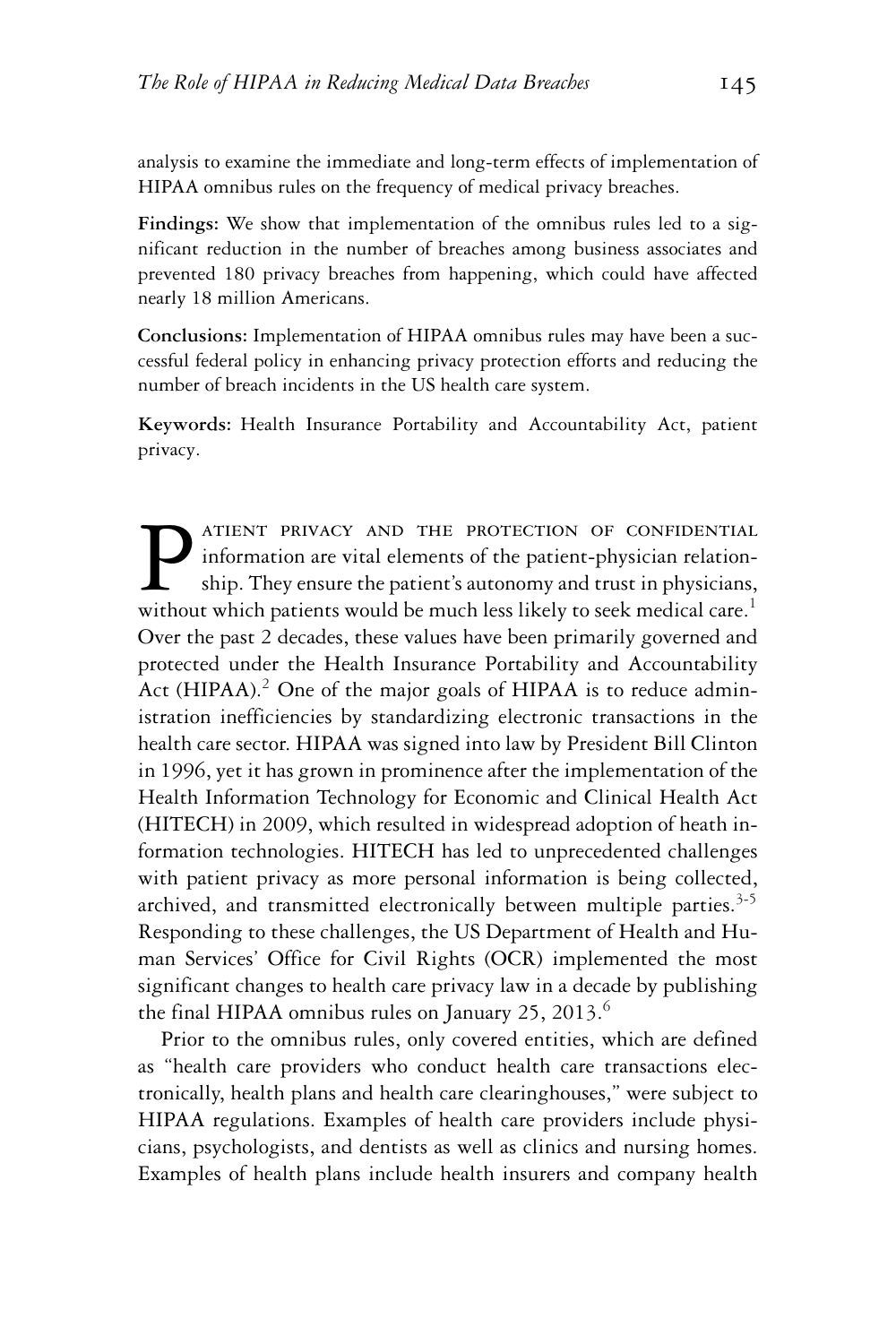plans. Health care clearinghouses are those "entities that process nonstandard health information they receive from another entity into a standard."

The omnibus rules, however, expanded the reach of HIPAA to include all business associates that "create, receive, maintain, or transmit protected health information." Examples of business associates include third-party administrators that process claims for health plans, pharmacy benefits managers that manage the insurers' pharmacy networks, and hospitals' consultants. After the implementation of the omnibus rules, the business associates not only had to comply with HIPAA but, more important, could also potentially be held civilly and criminally liable in case of a privacy breach.<sup>7</sup> This paper presents the results of an analysis of the effects of this policy on the volume of privacy breaches among business associates.

While the importance of patient privacy has been known to physicians for centuries and they take the Hippocratic oath to protect it, ${}^{8}$  the new era of modern medicine extends the importance of privacy from the realm of medicine to economics and information technology. As medical science advances and health care systems become more complex, the number of professionals who are involved in a patient's medical care and need to have access to confidential information increases. While in many instances these professionals are not caregivers and do not directly provide medical services to patients, their access to confidential information may be necessary since they facilitate the provision of medical care, primarily through increasing efficiency in the management and administrative side of health care. Unless the confidentiality of patients' information is taken seriously and adequate protections are put in place to safeguard patients' privacy, they will remain reluctant to share their medical information with those who are not directly involved in their care. The successful implementation of modern technologies and economic plans that are necessary to support the provision of medical care hinges on the free flow of data between different parties. Without addressing patients' privacy concerns, technologies such as health information exchanges and economic and managerial plans such as accountable care organizations will not succeed.<sup>9-12</sup>

Despite its importance, prior to the omnibus rules, business associates of the covered entities did not have strong market-based incentives to protect patients' privacy.<sup>13</sup> HIPAA omnibus rules filled this gap by holding the business associates to the same standards as covered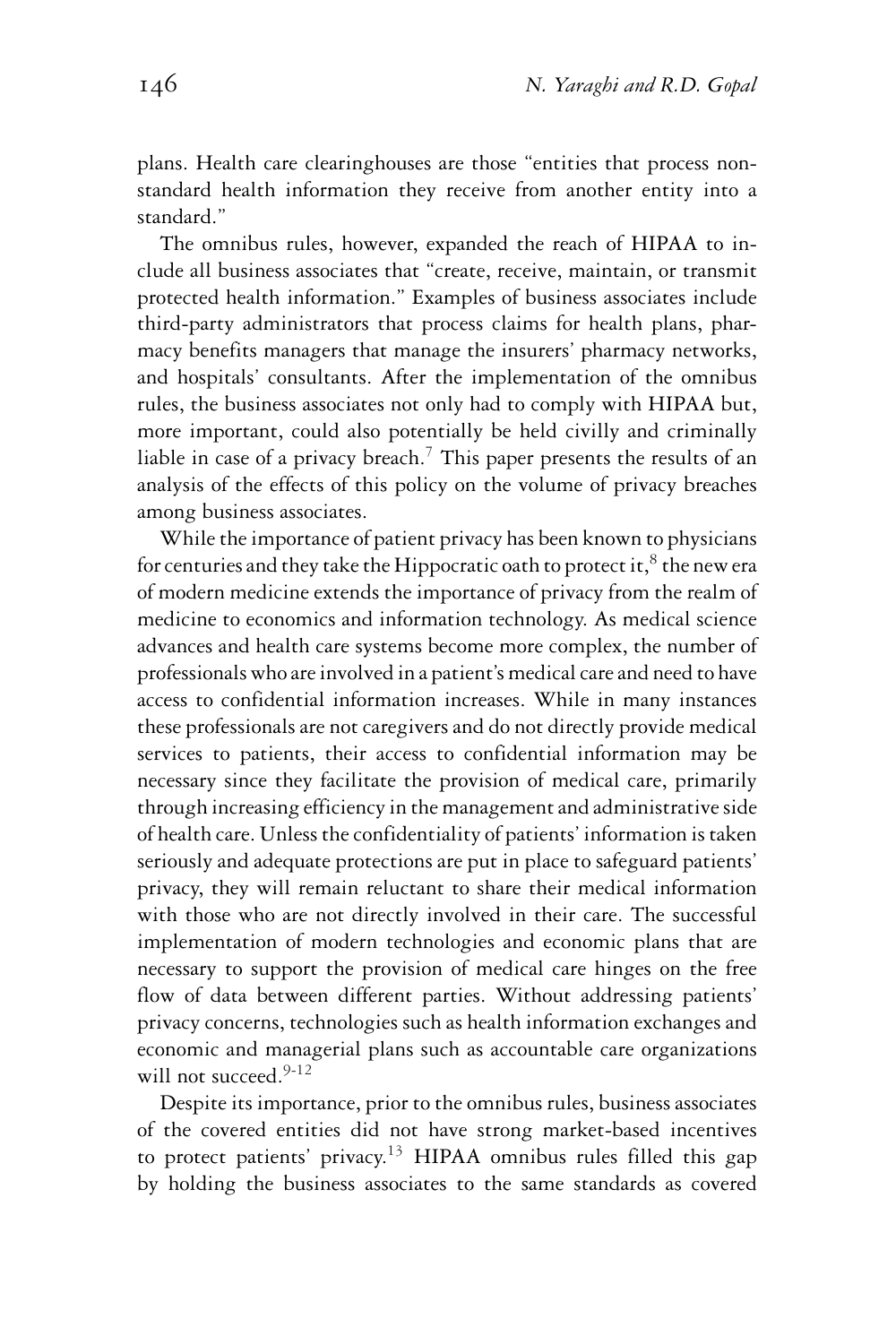entities. In addition, by creating civil and criminal penalties to hold them accountable, the omnibus rules incented business associates to invest in complying with HIPAA and safeguarding patients' privacy. The purpose of this research is to investigate the extent to which the implementation of HIPAA omnibus rules has reduced the frequency of privacy breaches among the business associates.

#### **Methods**

#### *Data Source*

We use the publicly available data reported by  $OCR$ .<sup>14</sup> This data set lists all of the privacy breach incidents that affected more than 500 individuals between October 2009 and August 2017 in the United States.

#### *Study Design*

To study the effects of implementation of HIPAA omnibus rules on the frequency of privacy breaches among business associates, we conducted an interrupted time-series analysis with control outcome variables. In this design, we utilize the frequency of privacy breaches over a series of equally spaced time intervals among both covered entities and business associates. Covered entities have been complying with HIPAA since the beginning of our observation series and because the omnibus rules did not pertain to them, we can assume that the implementation of the rules did not affect the frequency of privacy breach incidents amongst them. In other words, the frequency of breach incidents among covered entities should not be affected by the implementation of omnibus rules but could be affected by factors unrelated to this study, such as increased adoption of electronic health record systems.

On the contrary, since business associates were the focus of the new policy, we can assume that implementation of the HIPAA omnibus rules has interrupted the frequency of privacy breaches among them. As we mentioned earlier, since factors other than the implementation of omnibus rules could have affected the privacy breaches in the health care sector in general, we use the difference between the number of privacy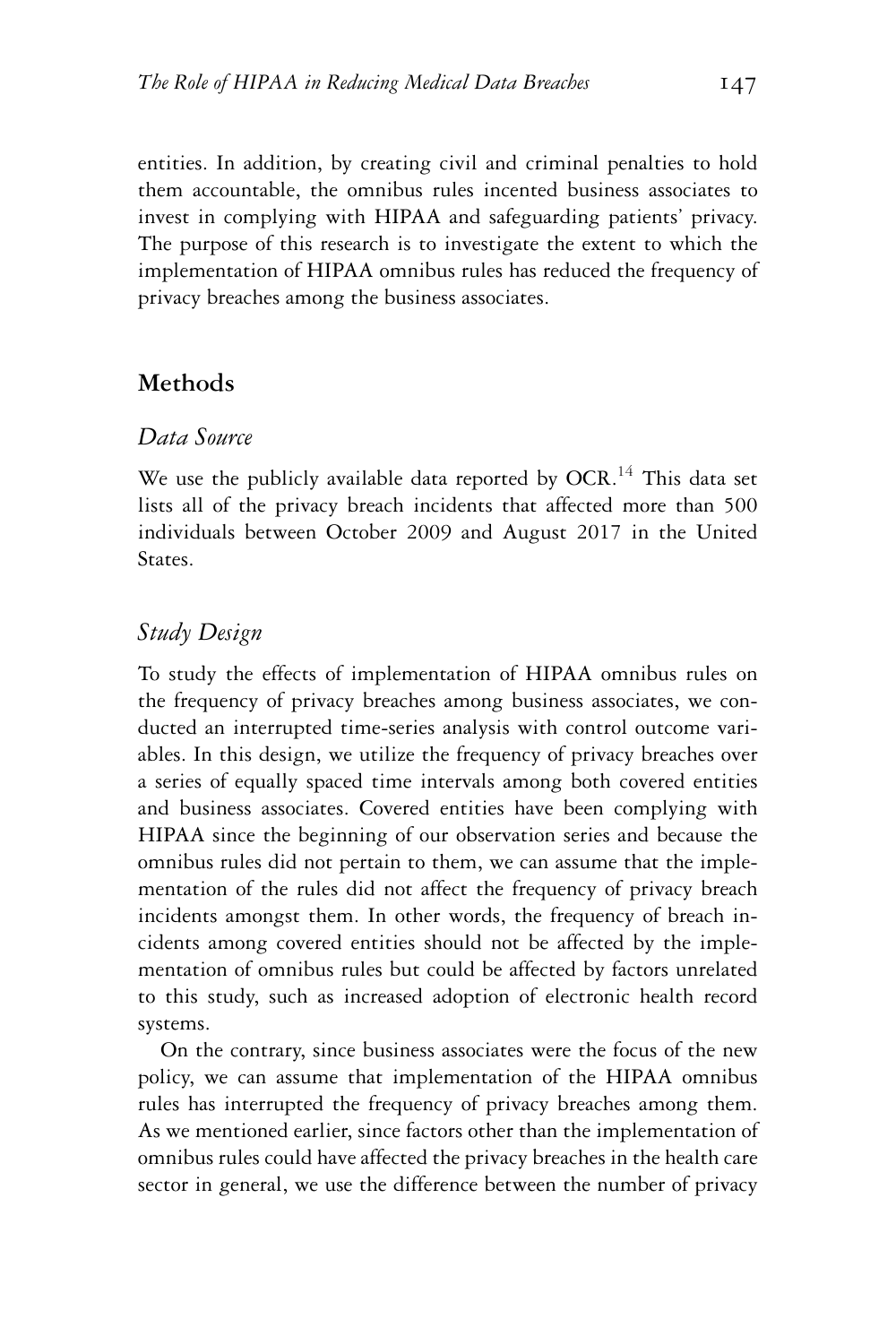breaches in the 2 groups as our dependent variable. For example, the public awareness and concern over privacy breaches may have increased over time and led both covered entities and business associates to be more cautious in managing patients' data. These factors affect the breaches in both groups; therefore, examining the difference in the number of breach incidents of the 2 groups, rather than focusing on the breach incidents of only 1 group, allows us to detect and account for other trends that are unrelated to the implementation of HIPAA omnibus rules. This statistical approach is a suitable quasi-experimental research method to measure the impact of policies on population-level outcomes<sup>15</sup> and is being increasingly used to examine the effects of different policies in health care settings.<sup>16-18</sup>

#### *Statistical Analysis*

In our interrupted time-series analysis, the dependent variable is the difference between the number of privacy breaches in the 2 groups of business associates and covered entities in a 3-month interval. We fit the dependent variable in each period as a function of 3 main explanatory variables. The first is a continuous variable that counts the periods since the start of the time series. The coefficients of this variable capture the time trends. The second is a binary variable that indicates the shift in policy. This variable is equal to 1 if the period is post implementation of HIPAA omnibus rules and 0 if the period is before the implementation of the omnibus rules. The coefficient of the binary variable indicates whether there is a change in the outcome variable immediately after implementing the rules. The third is a continuous variable that counts the number of periods after the implementation of HIPAA omnibus rules. The value of this variable in periods before the implementation of the rules is equal to 0. The coefficient of this variable indicates whether there is a change in the slope of the outcomes after the implementation of the rules compared with the trend in the pre-implementation period. To account for correlation in outcomes between consecutive periods, we follow the recommendations of Penfold and Zhang<sup>19</sup> to test and account for correlation in subsequent observations in the time series. Our test results indicated the need for including third-order autoregressive parameters in the models.<sup>20</sup> We also examine the existence of seasonality in our time series and, where necessary, include seasonal dummies in our models to adjust for seasonal fluctuations in breach incidents.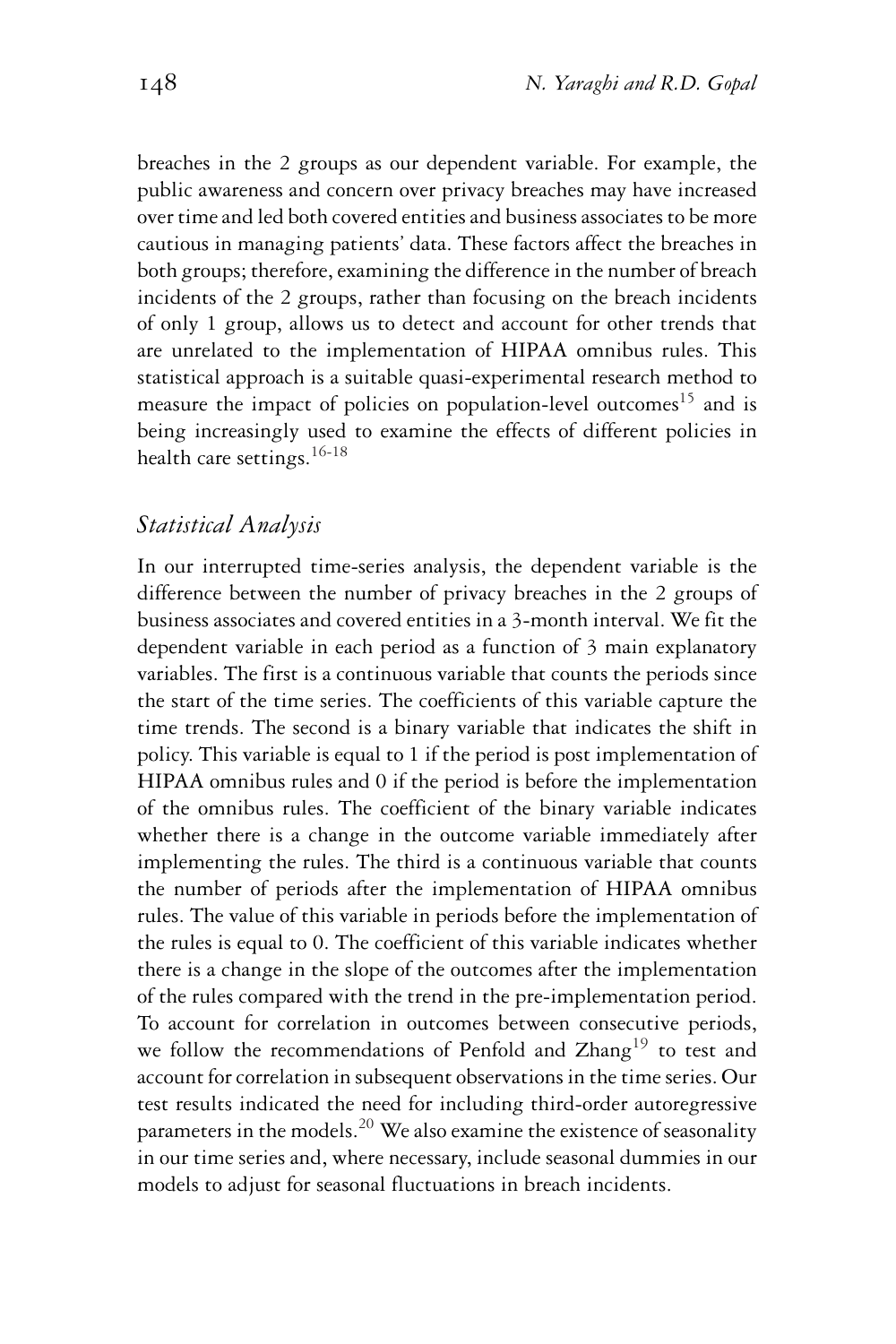#### **Results**

During the study period, 2,010 breach incidents occurred, of which 291 incidents were among business associates. A total of 52 of the breach incidents were not categorized, so we excluded them from the analysis. The remaining incidents occurred among covered entities that, according to HIPAA definitions, include health care providers (1,410 incidents), health plans (253 incidents), and health care clearinghouses (4 incidents). An average of 2.17 privacy breach incidents take place per 1,000 professionally active physicians in the United States. Figure 1 shows the distribution of privacy breach incidents per 1,000 professionally active physicians by state.

Figures 2 and 3 show the frequency of different types of breaches and the number of patients who are affected by such incidents among covered entities and business associates, respectively. As shown in these figures, while theft incidents are the most common type of incident among covered entities, hacking/IT incidents affect the largest number of people. Among business associates, theft incidents are the most common and also affect the largest number of people. On average, a breach incident among covered entities affects 87,760 individuals, while a breach incident among business associates affects 98,803 individuals. So far, these breaches combined have undermined the privacy of 175,047,905 patients in the United States.

OCR announced the HIPAA omnibus rules on January 25, 2013. These rules became effective on March 26, 2013, with compliance required by September 23, 2013<sup>6</sup>; however, the rules were not heavily enforced until after 2014. As illustrated in Figure 4, the effect of enforcement among business associates is observed in January 2015. The literature explains that the reason for the delay between the official enforcement and actual effect dates could be the role of the media in creating public awareness. For example, Soumerai and colleagues<sup>22</sup> report that media warnings about Reye's syndrome were much more influential than FDA product labeling in reducing the use of aspirin for children. Lu and colleagues<sup>23</sup> report a similar effect of media coverage on suicidal behavior.

Also shown in Figure 4, there is a seasonal trend in breach incidents among both covered entities and their business associates; however, it is canceled out when we use the difference in the number of breach incidents as our main dependent variable. Therefore, we do not need to adjust for seasonality in our analysis of changes in the difference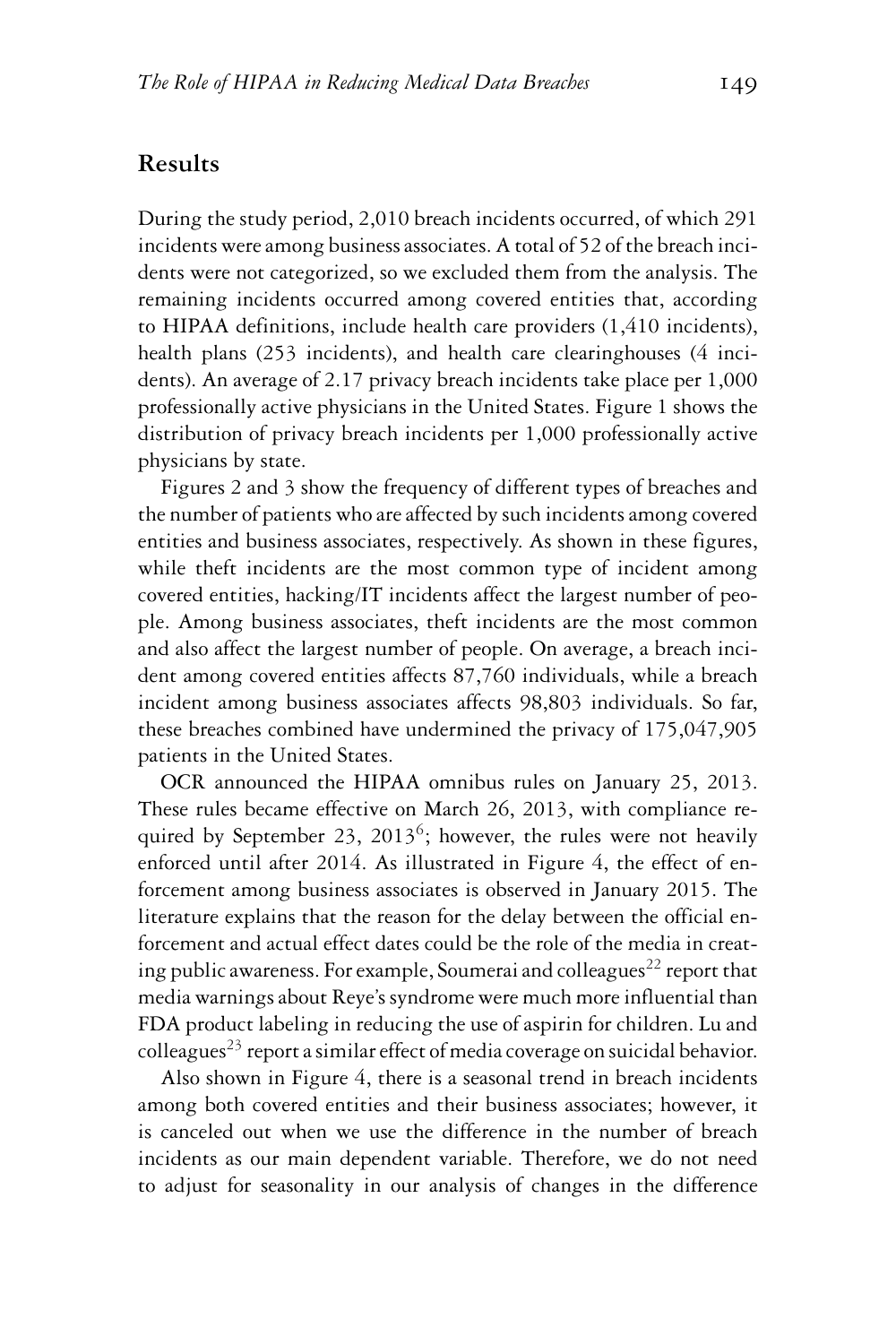

breach incidents between October 2009 and August 2017. To calculate the breach incidents per 1,000 physicians, authors divided the number of incidents by the total number of professionally active physicians in each state as reported by the Henry J. Kaiser Family Foundation.<sup>21</sup> The 5 color shades on the map represent the quintiles of the calculated breach incidents per 1,000 physicians.

between breach incidents among the 2 groups. However, the breach incidents themselves do follow a seasonal pattern. We have adjusted for the seasonality in the models that predict the incidents in each of the 2 groups separately. Therefore, in Table 1, the models that are presented in the business associates and covered-entities panels include seasonal dummies, while the models presented under the difference panel do not.

Before the omnibus rules took full effect in January 2015, privacy breaches happened at a relatively constant rate among both business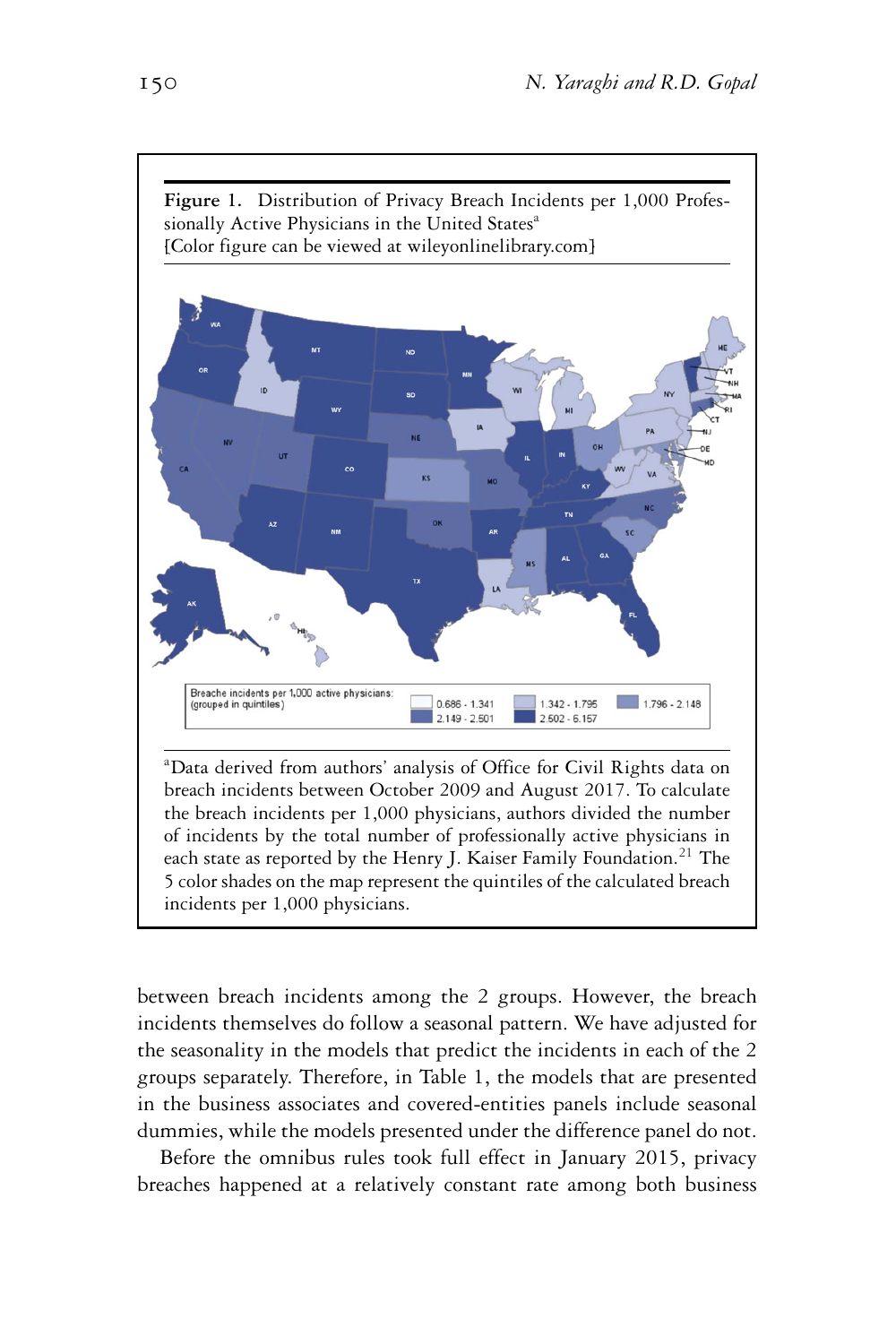

breach incidents between October 2009 and August 2017. Incidents described as "Unknown," "Other," or that were missing a description were grouped under the "Other" category. Where the type of an incident was categorized in more than one group by OCR, the incident was assigned to the primary group. For example, an incident OCR described as "Theft/Loss" was categorized under "Theft."

associates and covered entities. While these breach incidents appear to follow a parallel trend before the implementation of the rules, they drift apart after implementation. In our time-series analysis, we eliminate the fourth quarter of 2009 and initiate the time series from January 2010 for two reasons. First, our time intervals are quarters, while the earliest breach incident was reported on October 21, 2009. This means that the time-series value for the fourth quarter of 2009 does not include incidents in the first 20 days of October 2009 and therefore incorrectly undercounts the breach incidents. Second, the right to enforce HIPAA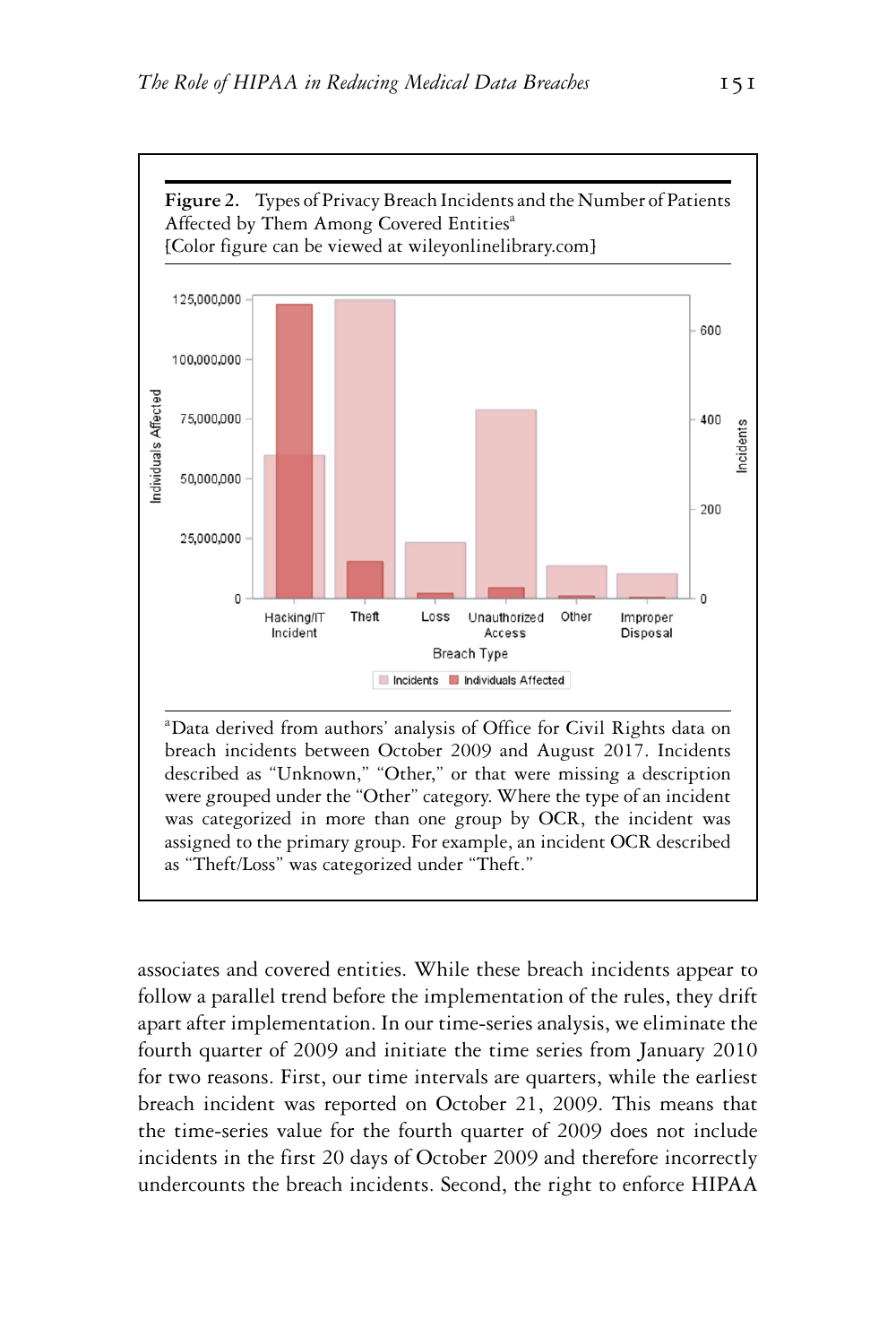

for covered entities was not exercised by attorneys general until after amendments to HIPAA were brought about by the introduction of HITECH in  $2010.<sup>24</sup>$ 

as "Theft/Loss" was categorized under "Theft."

After the implementation of the rules in September 2013, both groups experienced an instant spike in breach incidents. Since the increase occurred in both groups, however, while the changes in policy pertained only to the business associates and did not include covered entities, factors other than the shift in policy primarily led to this immediate increase. Note that the immediate increase in the number of breach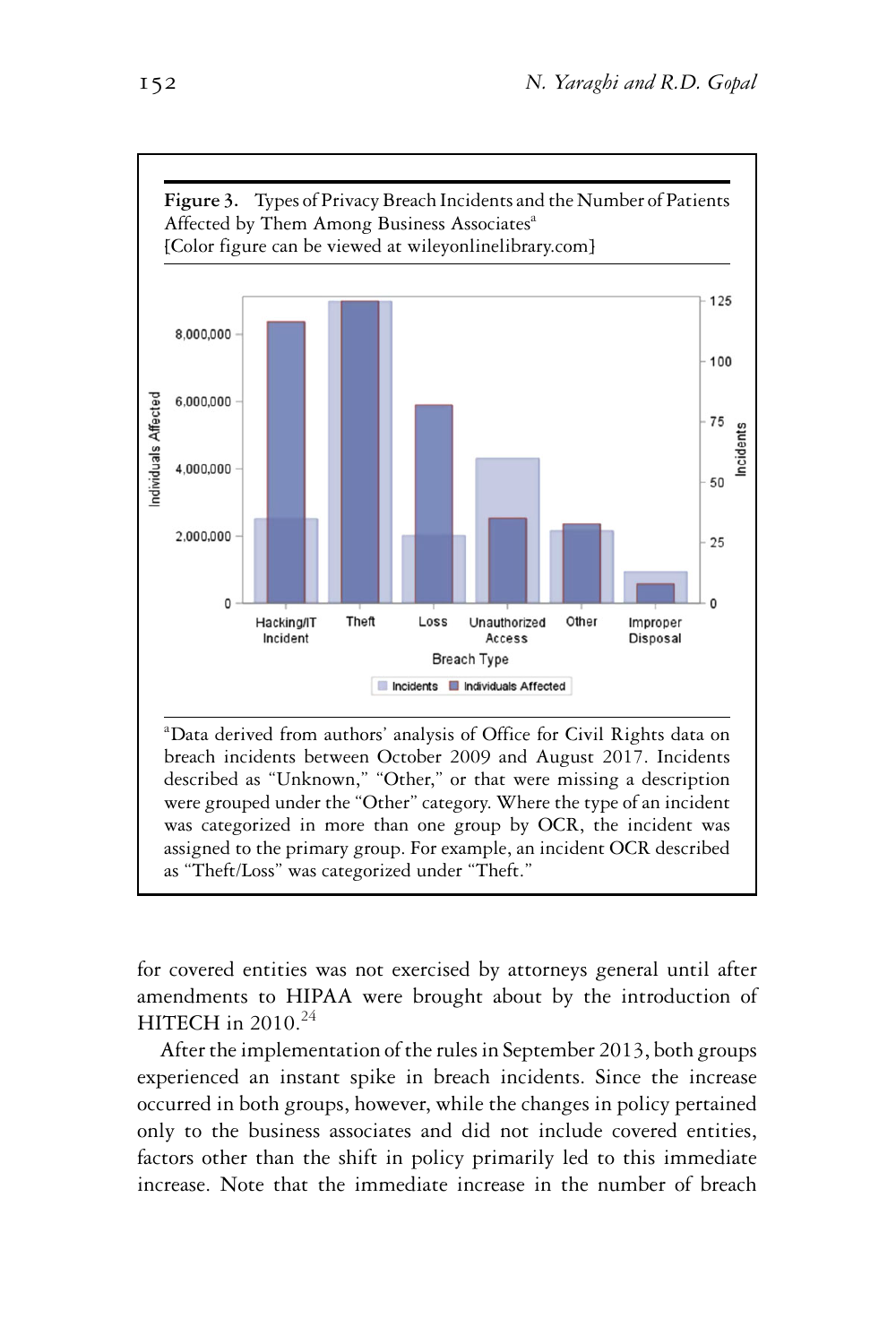

incidents is much larger for covered entities. This is also depicted by the widening gap between the number of breaches in the 2 groups, which continued to grow in the months after the policy implementation. These observations show preliminary support for the effects of the HIPAA omnibus rules on breach incidents among business associates.

In the following pages, we present the results of the interrupted time-series analysis. These results confirm our preliminary findings.

As shown in the first panel of Table 1, implementation of the HIPAA omnibus rules had a strong and immediate effect on reducing the number of breaches among business associates by 14.41 units. Utilizing the covered entities as our control group adds insight to our analysis; as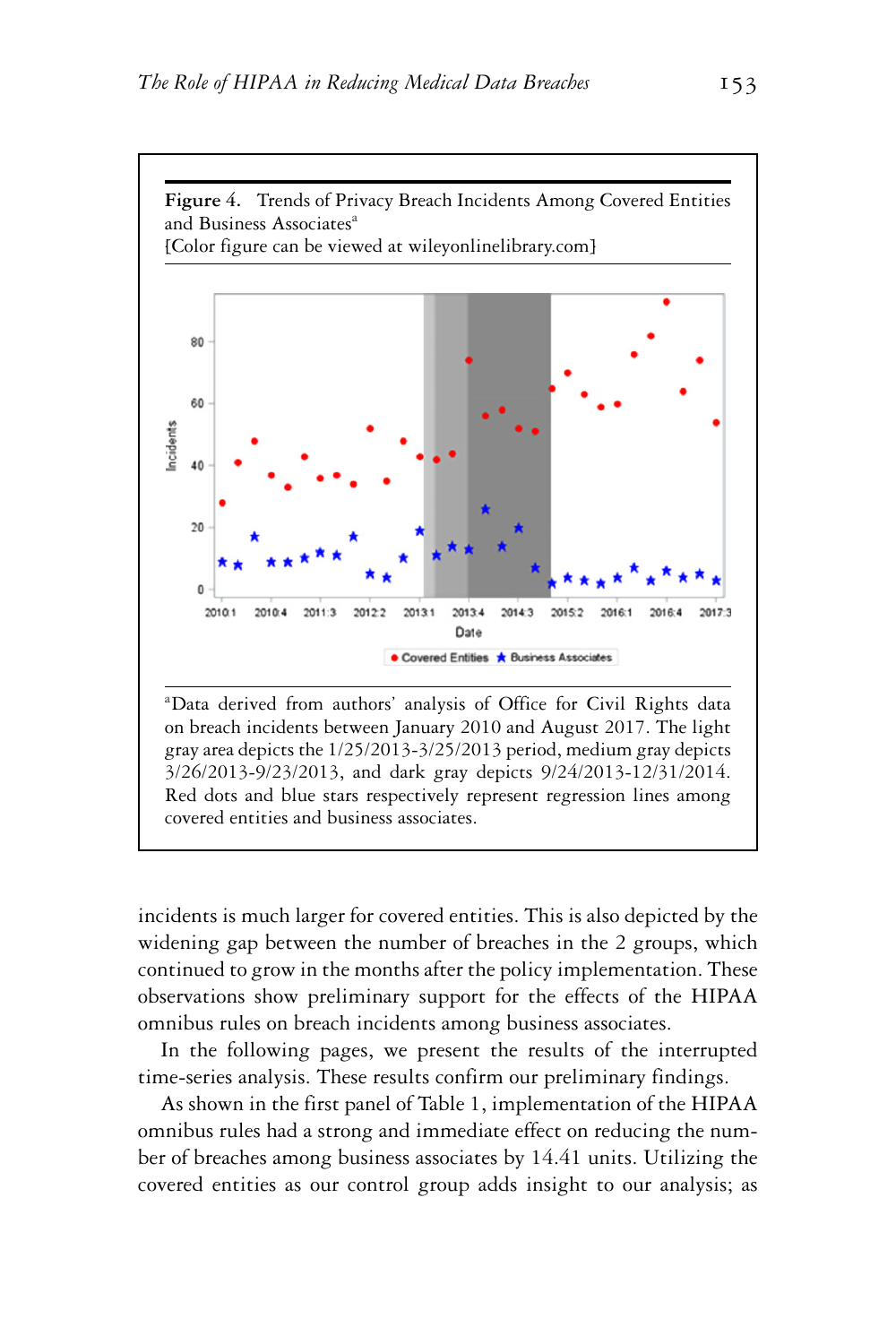|                                     | Business Associates |                | <b>Covered Entities</b> |                  | Difference   |           |
|-------------------------------------|---------------------|----------------|-------------------------|------------------|--------------|-----------|
|                                     | Coefficient         | SE <sub></sub> | Coefficient             | SE <sub></sub>   | Coefficient  | <b>SE</b> |
| Model $1^{\mathrm{b,d},\mathrm{f}}$ |                     |                |                         |                  |              |           |
| Intercept                           | 4.9708**            | 2.3747         | 32.1735****             | 5.4357           | 20.6607****  | 2.3328    |
|                                     | $0.4171***$         | 0.1206         | 1.2204***               | 0.3200           | 0.9281 ***   | 0.1707    |
| Omnibus                             | $-14.4114***$       | 2.5711         | 8.28210                 | 7.1895           | $8.2100***$  | 3.6453    |
| $t$ after omnibus                   | $-0.0702$           | 0.3451         | $-0.3645$               | 1.0177           | 0.3157       | 0.5196    |
| Seasonal dummies                    | Included            |                | ncluded                 |                  | Not Included |           |
| AR(3) error terms                   | Included            |                | Included                |                  | Included     |           |
| Model 2 <sup>c, d,f</sup>           |                     |                |                         |                  |              |           |
| Intercept                           | 6.9009              | 4.2022         | 35.4254****             |                  | 23.6522***   | 3.5883    |
|                                     | 0.2265              | 0.3637         | 0.6982*                 | 5.2147<br>0.3965 | 0.5698*      | 0.3314    |
| Omnibus                             | 2.3861              | 4.5728         | $10.2923*$              | 5.0236<br>0.5115 | 6.1088       | 4.2006    |
| t after omnibus                     | $-1.2117**$         | 0.4802         | 0.6257                  |                  | 1.9464 ***   | 0.4244    |
| Seasonal dummies                    | Included            |                | Included                |                  | Not Included |           |
| AR(3) error terms                   | Included            |                | Included                |                  | Included     |           |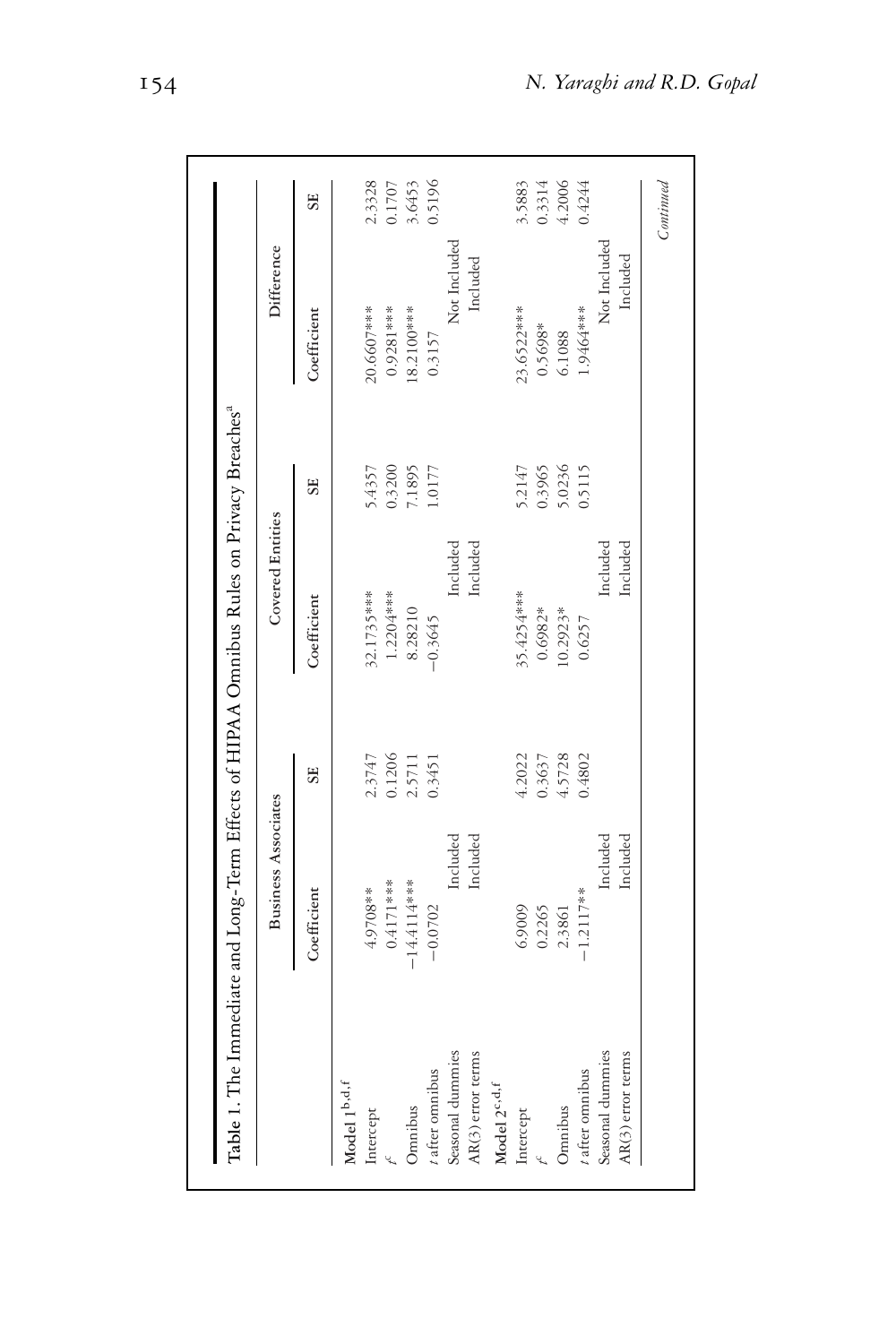|                                                                                                  | <b>Business Associates</b>                                                                                                                                                                                                                                    |                | Covered Entities                                                                                                                                                                                                                                                                                                                                                                                                                                                                                                                                                                                                                          |                | Difference     |           |
|--------------------------------------------------------------------------------------------------|---------------------------------------------------------------------------------------------------------------------------------------------------------------------------------------------------------------------------------------------------------------|----------------|-------------------------------------------------------------------------------------------------------------------------------------------------------------------------------------------------------------------------------------------------------------------------------------------------------------------------------------------------------------------------------------------------------------------------------------------------------------------------------------------------------------------------------------------------------------------------------------------------------------------------------------------|----------------|----------------|-----------|
|                                                                                                  | Coefficient                                                                                                                                                                                                                                                   | SE <sub></sub> | Coefficient                                                                                                                                                                                                                                                                                                                                                                                                                                                                                                                                                                                                                               | SE <sub></sub> | Coefficient    | SE        |
| Model $3^{\mathrm{b,e,f}}$                                                                       |                                                                                                                                                                                                                                                               |                |                                                                                                                                                                                                                                                                                                                                                                                                                                                                                                                                                                                                                                           |                |                |           |
| Intercept                                                                                        | $0.0000120**$                                                                                                                                                                                                                                                 | 5.7284E-6      | 0.0000417***                                                                                                                                                                                                                                                                                                                                                                                                                                                                                                                                                                                                                              | 0.000012       | $0.0001850***$ | 0.000021  |
|                                                                                                  | 9.823E-7***                                                                                                                                                                                                                                                   | 2.8954E-7      | 3.1494E-6***                                                                                                                                                                                                                                                                                                                                                                                                                                                                                                                                                                                                                              | 5.9675E-7      | 8.3086E-6***   | 1.5277E-6 |
| Omnibus                                                                                          | $-0.00003***$                                                                                                                                                                                                                                                 | 6.0237E-6      | 4.74908E-6                                                                                                                                                                                                                                                                                                                                                                                                                                                                                                                                                                                                                                | 0.000010       | 0.0001630***   | 0.000033  |
| t after omnibus                                                                                  | $-1.6945E-7$                                                                                                                                                                                                                                                  | 8.1135E-7      | $-4.6215E-7$                                                                                                                                                                                                                                                                                                                                                                                                                                                                                                                                                                                                                              | 1.3441E-6      | 2.82637E-6     | 4.6517E-6 |
| Seasonal dummies                                                                                 | Included                                                                                                                                                                                                                                                      |                | Included                                                                                                                                                                                                                                                                                                                                                                                                                                                                                                                                                                                                                                  |                | Not Included   |           |
| AR(3) error terms                                                                                | Included                                                                                                                                                                                                                                                      |                | Included                                                                                                                                                                                                                                                                                                                                                                                                                                                                                                                                                                                                                                  |                | Included       |           |
| Model $4^c$ , $e$ , $f$                                                                          |                                                                                                                                                                                                                                                               |                |                                                                                                                                                                                                                                                                                                                                                                                                                                                                                                                                                                                                                                           |                |                |           |
| Intercept                                                                                        | 0.0000167                                                                                                                                                                                                                                                     | 0.000010       | $0.0000673***$                                                                                                                                                                                                                                                                                                                                                                                                                                                                                                                                                                                                                            | 9-394E-6       | $0.0002117***$ | 0.000032  |
|                                                                                                  | 5.46624E-7                                                                                                                                                                                                                                                    | 8.6509E-7      | $1.3271E-6*$                                                                                                                                                                                                                                                                                                                                                                                                                                                                                                                                                                                                                              | 7.5226E-7      | 5.10094E-6*    | 2.9668E-6 |
| Omnibus                                                                                          | 5.75741E-6                                                                                                                                                                                                                                                    | 0.000011       | 0.0000196*                                                                                                                                                                                                                                                                                                                                                                                                                                                                                                                                                                                                                                | 9.4091E-6      | 0.0000547      | 0.000038  |
| after omnibus                                                                                    | $-2.938E-6***$                                                                                                                                                                                                                                                | 1.1541E-6      | 1.18936E-6                                                                                                                                                                                                                                                                                                                                                                                                                                                                                                                                                                                                                                | 9.3905E-7      | $0.0000174***$ | 3.7997E-6 |
| Seasonal dummies                                                                                 | Included                                                                                                                                                                                                                                                      |                | Included                                                                                                                                                                                                                                                                                                                                                                                                                                                                                                                                                                                                                                  |                | Not Included   |           |
| AR(3) error terms                                                                                | Included                                                                                                                                                                                                                                                      |                | Included                                                                                                                                                                                                                                                                                                                                                                                                                                                                                                                                                                                                                                  |                | Included       |           |
| The effective date is September 23, 2013.<br><sup>b</sup> The effective date is January 1, 2015. | associates is 414,444, for covered entities is 526,150, and for the difference is 111,706.<br>Abbreviations: SE, standard error; AR(3), Autoregressive model of order 3.<br><sup>d</sup> The raw numbers of breach incidents are used as dependent variables. |                | "The ratios of breach incidents to the number of group members are calculated and used as dependent variables. The number of group members for business<br>Variable 1 denotes the time trend and counts the months since the beginning of the time series, Omnibus is a binary variable that indicates if the rules are<br><sup>1</sup> Data derived from authors' analysis of Office for Civil Rights data on breach incidents between January 2010 and August 2017.<br>in effect (any period after the effective date) and t after omnibus counts the number of months since the effective date.<br>*** $p < 0.0$ , * $p < 10$ $p < 10$ |                |                |           |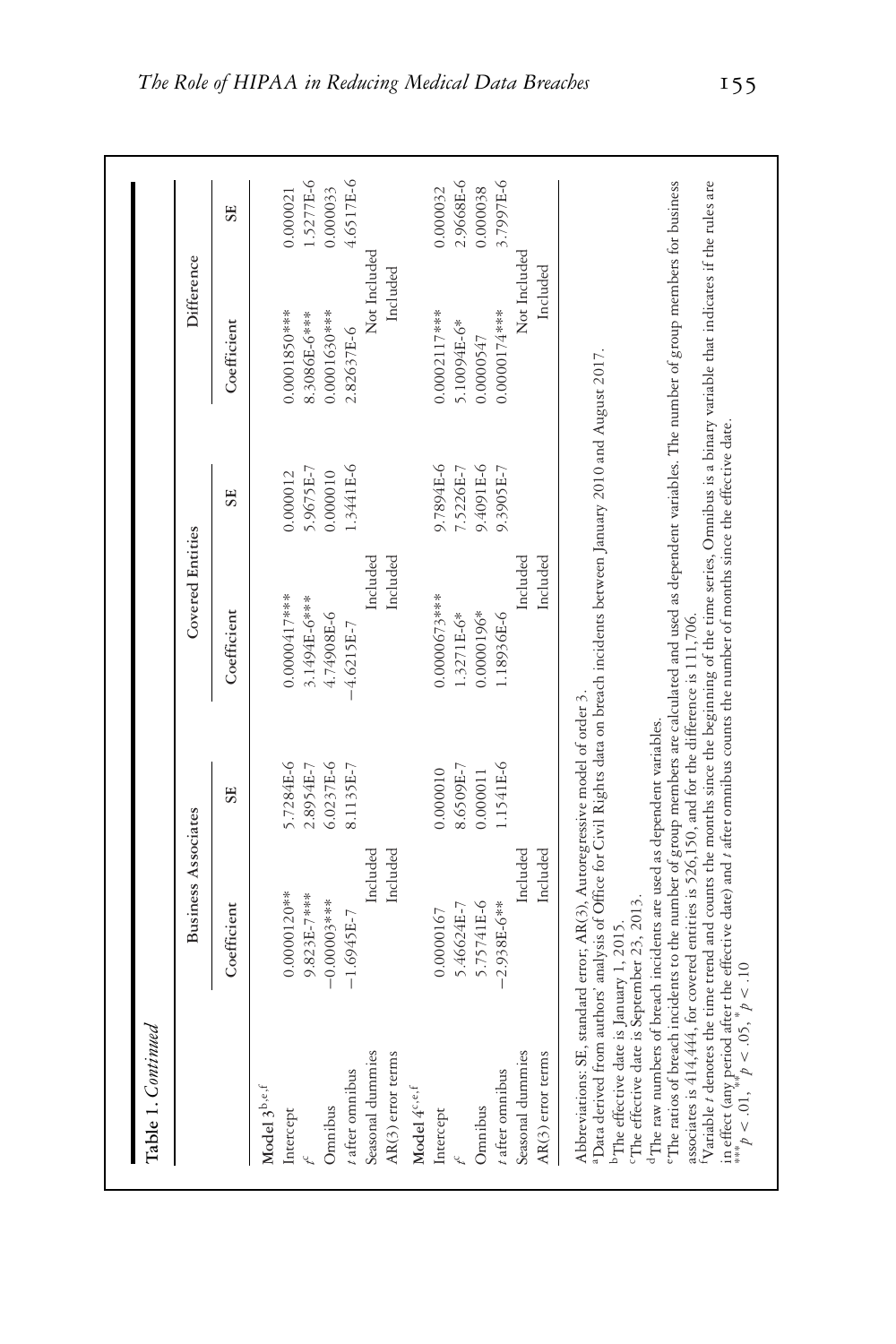shown in the second panel of Table 1, implementation of the omnibus rules does not have a statistically significant effect on the number of breach incidents among covered entities. This observation provides statistical evidence for the suitability of including covered entities as the control group in our analysis. As shown in the third panel of Table 1, the difference in the number of breaches between covered entities and business associates increases by 18.21 incidents per quarter immediately after the implementation of the rules. In model 2, we considered the compliance deadline (September 23, 2013), rather than the January 2015 date used in model 1, as an effective policy implementation date. Using this alternative effect date, the long-term effects of the omnibus rules are even more salient.

The number of breach incidents is a function of the total number of covered entities and business associates in the health care market. In order to have a better understanding about the effects of the rules, we also examined the ratio of incidents to the number of members in each group. That is, we calculate the ratio of breaches in each group by dividing the number of breaches by the total number of active members and then use the ratios to replicate our interrupted time-series analysis. These estimates are reported under models 3 and 4 in Table 1 and are consistent with those reported in models 1 and 2. In the Appendix, we describe how we determine the total number of covered entities and business associates.

Figure 5 compares the actual and forecasted difference in the number of breach incidents among covered entities and business associates. We calculated the forecasted values based on the observed trend prior to January 2015 and did not consider the immediate or long-term effects of the rules. The dashed line and solid line respectively show the forecasted difference in the number of breach incidents between the 2 groups before and after January 2015. The shaded area shows the difference between the actual number of breaches (shown in blue circles) and the predicted number of breaches had there been no omnibus rules (green line). The actual difference is 180 units more than the forecasted value had the HIPAA omnibus rules not been in effect. That is, the rules have prevented 180 breach incidents among business associates.

Since there were 43 breach incidents among business associates after January 2015, we estimate that in absence of these rules, there would have been 223 breach incidents. Considering that every breach among this group effects on average 98,803 individuals, we estimate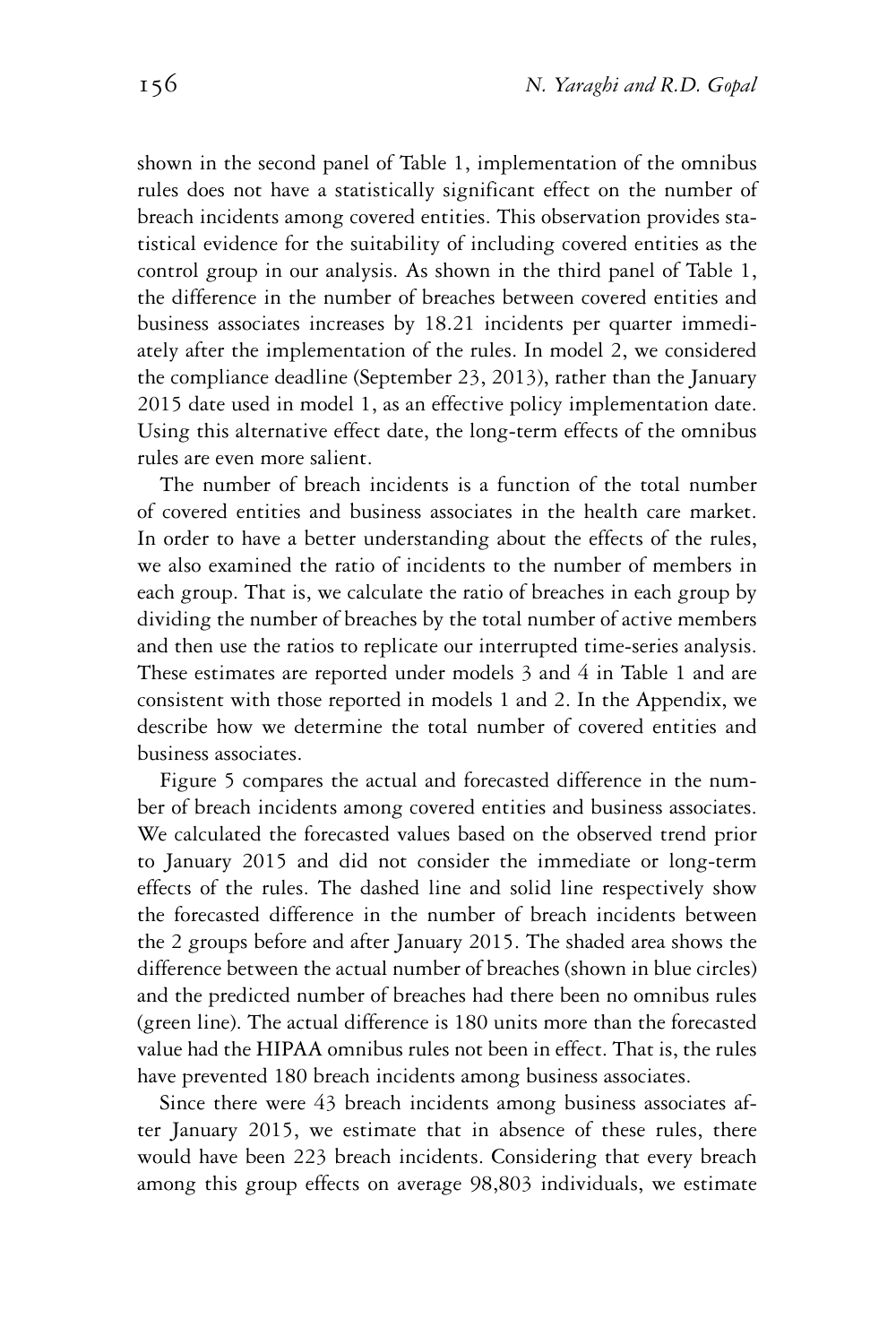

Abbreviations: HIPAA, Health Insurance Portability and Accountability Act; OCR, Office of Civil Rights.

a Data derived from authors' analysis of OCR data on breach incidents between January 2010 and August 2017. The dashed line shows the actual difference in number of breaches between business associates and covered entities. The solid line shows the corresponding forecasted values. The lower values on the solid line show that in the absence of omnibus rules, the number of incidents among business associates would have been closer to that of covered entities.

that the HIPAA omnibus rules have protected the privacy of at most 17,784,540 patients since their effects were fully observed in January 2015. Note that an individual's medical records could be breached in multiple incidents and therefore this figure is the highest estimate based on the assumption that individuals affected by each breach are unique. Instances in which the privacy of a single patient is violated in multiple breach incidents would lower our estimate of the total number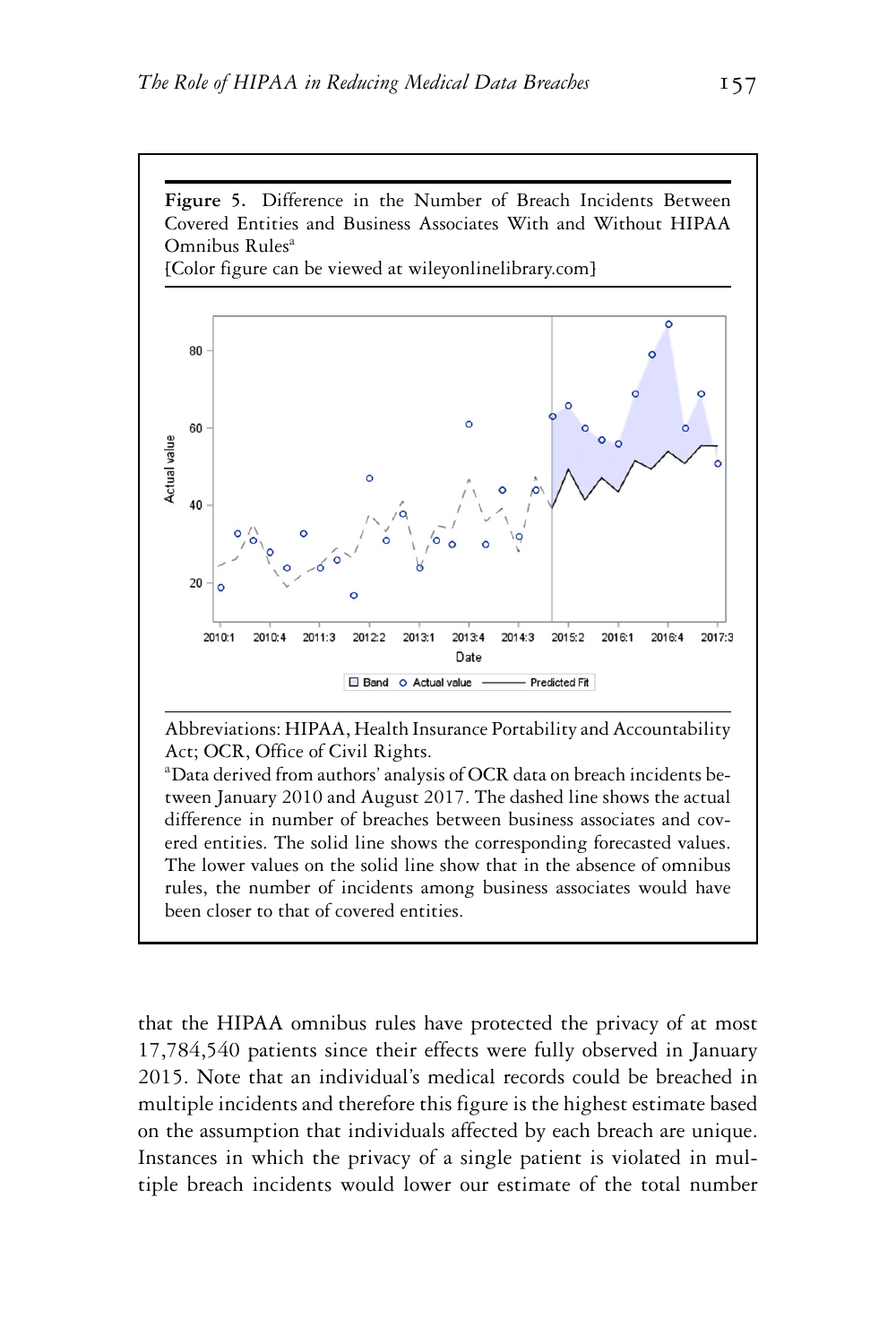|                                              |         | Pre-Omnibus Post-Omnibus Difference |                    |
|----------------------------------------------|---------|-------------------------------------|--------------------|
| Business associates                          | 12.25   | 3.91                                | $-8.34^{b}$        |
|                                              | (5.42)  | (1.58)                              | (4.48)             |
| Health care providers                        | 44.60   | 69.09                               | 24.49 <sup>b</sup> |
|                                              | (10.70) | (11.41)                             | (10.95)            |
| Difference (business)<br>associates - health |         |                                     |                    |
| care providers)                              |         |                                     | $-32.83^{b}$       |
|                                              |         |                                     | (10.41)            |

**Table 2.** Difference-in-Differences of Breach Incidents Among Business

a Data derived from authors' analysis of Office for Civil Rights data on breach incidents between January 2010 and August 2017. The values in the pre-omnibus and post-omnibus columns show the average number of quarterly breaches in the 2 groups before and after the implementation of omnibus rule. The values in the third column show the difference between the values in the first two columns. The value in the last row is the difference-indifferences (DID). Significance of the DID values is based on the *t*-test statistic. Standard deviations are shown in parenthesis.  $^{b}p$  < .01

of individuals whose privacy has been protected as a result of omnibus rules.

Although the exact number of business associates in not known, it should be proportionate to the number of covered entities. The health care market has consistently grown over the period of this study, and the number of both covered entities and their business associates has grown with it. Therefore, the reduction in breach incidents cannot be attributed to a decline in the total number of business associates.

As a robustness test, we also implement a difference-in-differences design to estimate the changes in average quarterly privacy breaches from the pre-implementation period to the post-implementation period of the HIPAA omnibus rules among the business associates compared to concurrent incidents among the covered entities.

As shown in Table 2, the average number of breaches per quarter among business associates decreases by 8.34 units after January 2015. Alternatively, the average number of quarterly breach incidents among covered entities increases by 24.49 units. The difference in differences is a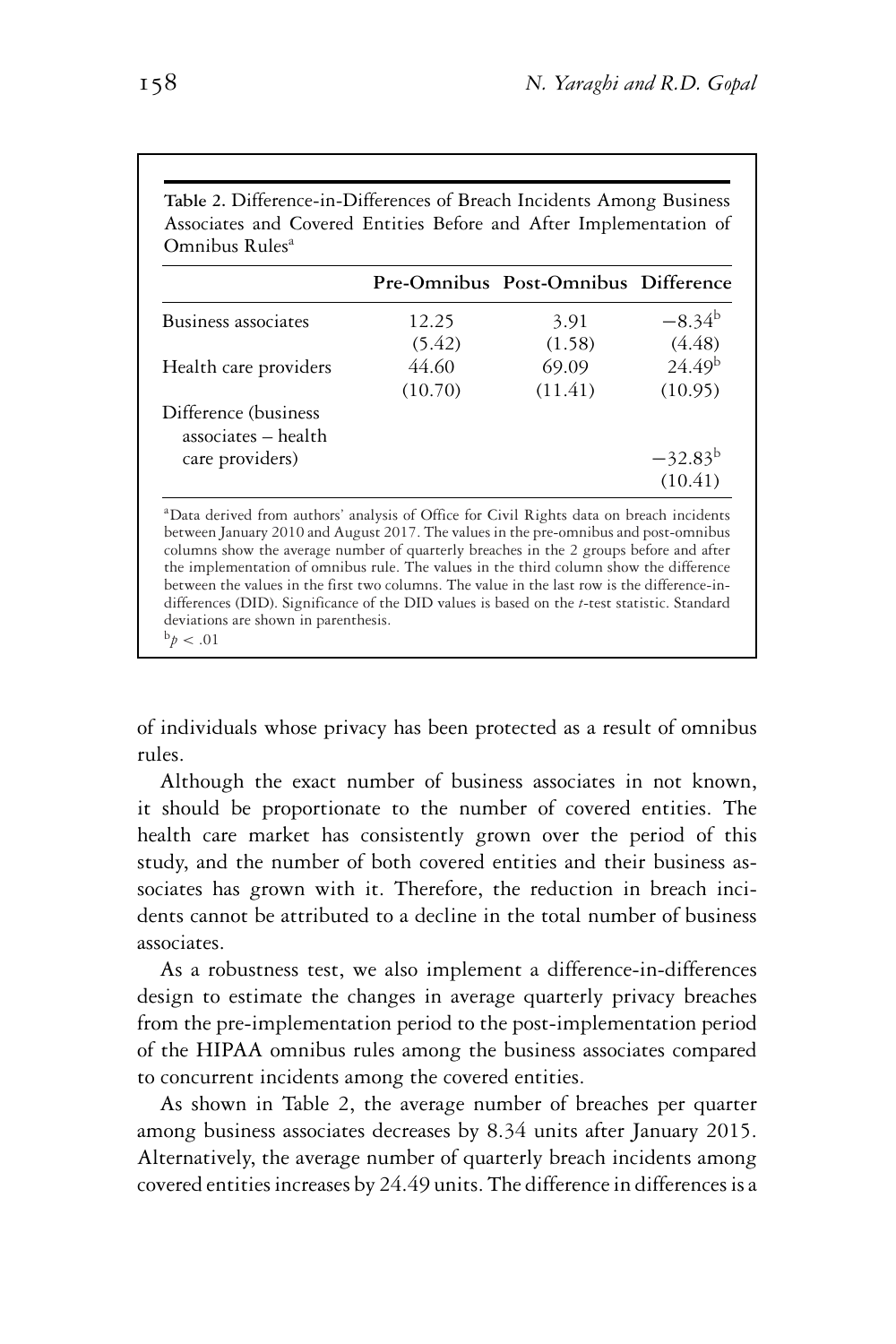reduction of 32.83 in the average number of breaches per quarter. These results are consistent with our findings from the former analyses and further confirm the role of the omnibus rules in reducing the frequency of breach incidents.

#### **Discussion**

We observe that unlike business associates, covered entities have experienced a growing number of breach incidents throughout the study period. This becomes more worrisome as sophisticated ransomware attacks have recently emerged as a new threat to security and privacy in the health care sector.<sup>25</sup> Further research is required to investigate the reasons for the alarming growth of breaches among covered entities. Moreover, we observe a significant variation in the number of incidents across states. For example, while there are only 0.68 breach incidents per 100,000 physicians in the state of Maine, there are 6.16 incidents per 100,000 physicians in the state of Wyoming. Uncovering the drivers of this state-level variation in the number of incidents could be an interesting domain for future research.

The findings of this research are particularly relevant to 2 recent federal policies. First, the OCR recently announced that it now investigates smaller breach incidents that affect fewer than 500 individuals.<sup>26</sup> Given the volume of resources required to conduct such audits, it is necessary to have an understanding of their potential benefits. This research estimates the effects of the omnibus rules and therefore enables the regulators to conduct a cost-benefit analysis of their decision to enforce the rules on smaller breaches. Given the findings of this research about the positive role of omnibus rules on reducing breach incidents among business associates, the OCR's decision to enforce the regulation on smaller breach incidents should lead to an even lower number of breach incidents among both covered entities and business associates. While this study reveals the benefits of the omnibus rules, OCR should also carefully examine the enforcement and compliance costs of omnibus rules in order to have a comprehensive analysis of the costs and benefits of further expansion and stricter enforcement.

Second, the Substance Abuse and Mental Health Services Administration (SAMHSA) has proposed an update to the Confidentiality of Alcohol and Drug Abuse Patient Records, Title 42 of the Code of Federal Regulations (42 CFR).<sup>27</sup> Given the social stigma and sensitivity of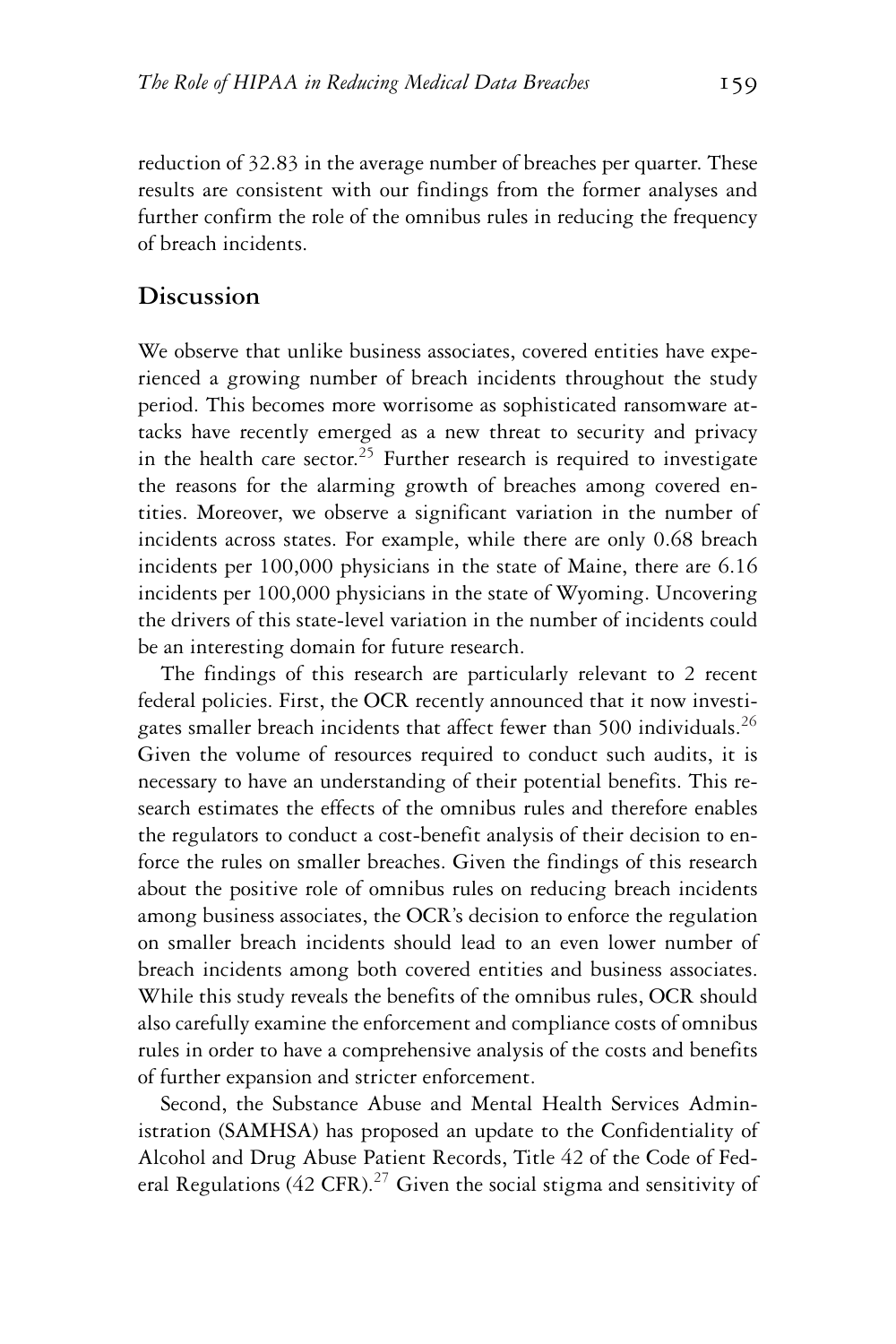the records of alcohol and drug abuse, SAMHSA is proposing stricter regulations to ensure that entities that collect and hold such records adequately protect their patients' privacy. Interestingly, the proposal only includes a negligible criminal penalty of "\$500 in the case of a first offense and not more than \$5,000 in the case of each subsequent offense." In comparison to penalties for HIPAA violations (which can be as much as \$1.5 million), the penalties proposed in 42 CFR are very small. Further research is required to investigate the effect of penalty size on the rate of compliance and subsequent effectiveness of the policy.

#### *Limitations*

This study has several limitations. First, the observations in our data set are limited to the incidents that affected more than 500 individuals. Many smaller breaches affect fewer than 500 patients. These incidents are not reported by OCR and thus are not included in our analysis.

Second, in rare cases, organizations may not immediately realize that they have been a victim of a privacy breach and therefore may report such incidents to the OCR with some time lag. To overcome this limitation, we conduct a difference-in-differences analysis. In this method, because we use the incidents over the whole intervals before and after January 2015, rather than using the incidents per a specific and fixed quarterly interval, the estimates do not suffer from the possible time difference between an incident's occurrence and reporting dates.

Third, the interrupted time-series analysis assumes that the 2 groups are similar and independent. Covered entities have more direct exposure to patients and are more likely to house large data sets that would be subject to a breach notification. Business associates operate in a different environment than covered entities. They may not focus solely on health care and may provide services to clients other than health care providers. This difference between the 2 groups may undermine the assumption of independence and similarity of the groups in the interrupted time-series analysis. However, visual inspection of the trends of breaches in the 2 groups shows that before the implementation of the rules, they were parallel; after the implementation, they diverge. Also, when we analyze the effect of the policy on business associates only (rather than looking at the difference between business associates and covered entities), we observe a significant drop in the number of breaches.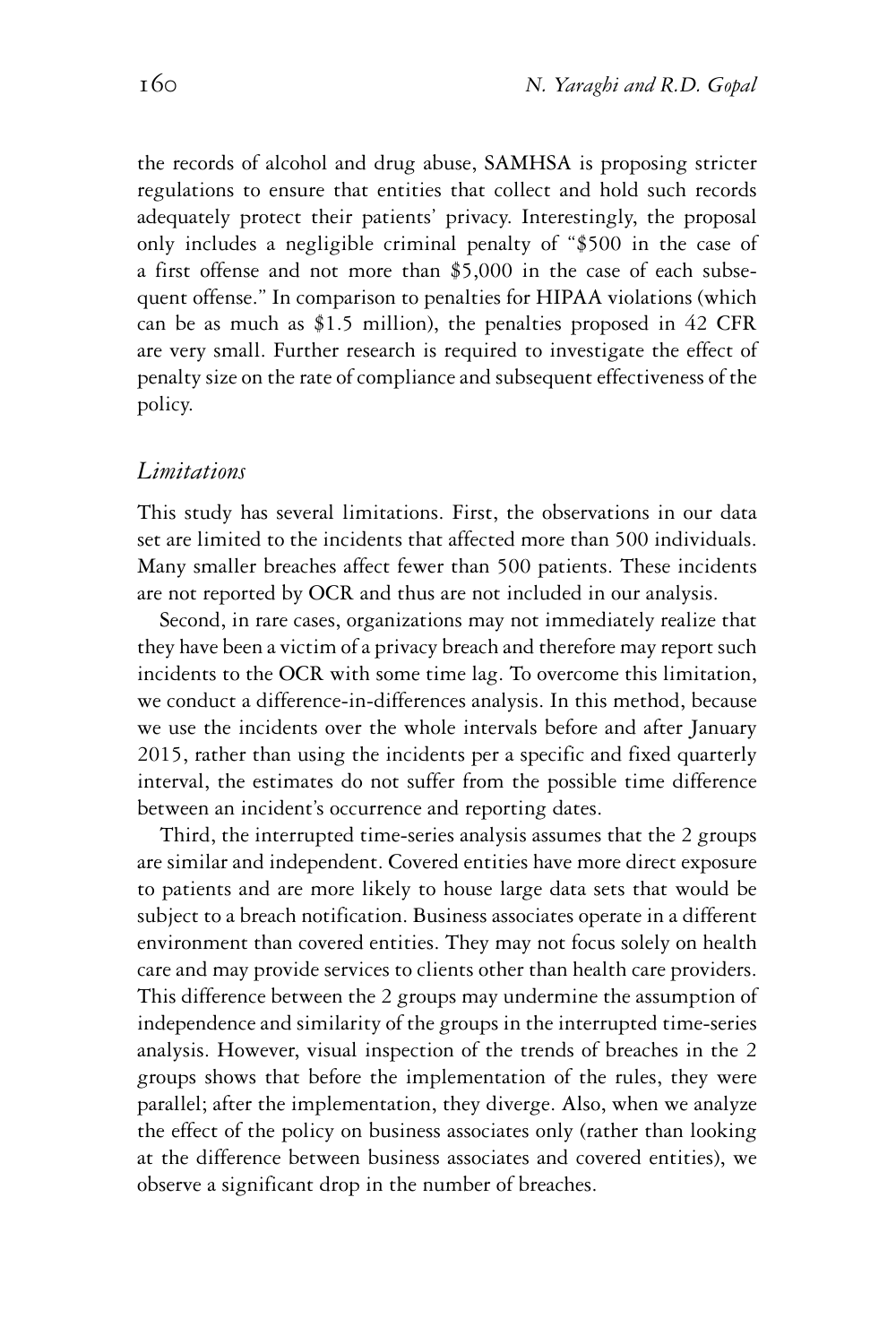Finally, while this study uncovers the benefits of the omnibus rules, further studies are warranted to examine the enforcement and compliance costs of the omnibus rules by, respectively, OCR and business associates.

#### *Conclusion*

To the best of our knowledge, this is the first study that examines the effects of the HIPAA omnibus rules on reducing the frequency of privacy breaches among business associates. Our results indicate that implementation of the rules could have led to a significant decrease in the number of incidents and thus has protected millions of Americans from unwanted privacy exposures. Therefore, we conclude that the federal policy appears to have achieved its intended goal of enhancing privacy protection efforts and reducing the number of breach incidents among business associates.

## **References**

- 1. Moskop JC, Marco CA, Larkin GL, Geiderman JM, Derse AR. From Hippocrates to HIPAA: privacy and confidentiality in emergency medicine—part I: conceptual, moral, and legal foundations. *Ann Emerg Med*. 2005;45(1):53-59. [https://doi.org/10.1016/j.annemergmed.2004.08.008.](https://doi.org/10.1016/j.annemergmed.2004.08.008)
- 2. Annas GJ. HIPAA regulations—a new era of medical-record privacy? *N Engl J Med*. 2003;348(15):1486-1490.
- 3. Choi YB, Capitan KE, Krause JS, Streeper MM. Challenges associated with privacy in health care industry: implementation of HIPAA and the security rules. *J Med Syst*. 2006;30(1):57-64. [https://doi.org/10.1007/s10916-006-7405-0.](https://doi.org/10.1007/s10916-006-7405-0)
- 4. Berner ES, Detmer DE, Simborg D. Will the wave finally break? A brief view of the adoption of electronic medical records in the United States. *J Am Med Inform Assoc*. 2005;12(1):3-7. [https://doi.org/10.1197/jamia.M1664.](https://doi.org/10.1197/jamia.M1664)
- 5. Steward M. Electronic medical records: privacy, confidentiality, liability. *J Leg Med*. 2005;26(4):491-506. [https://doi.org/10.1080/01947640500364762.](https://doi.org/10.1080/01947640500364762)
- 6. Hirsch R, Deixler H. Final HIPAA Omnibus Rule brings sweeping changes to health care privacy law: HIPAA privacy and security obligations extended to business associates and subcontractors. *BNA Priv Secur Law Rep*. 2013;12(PVLR 168):1-11.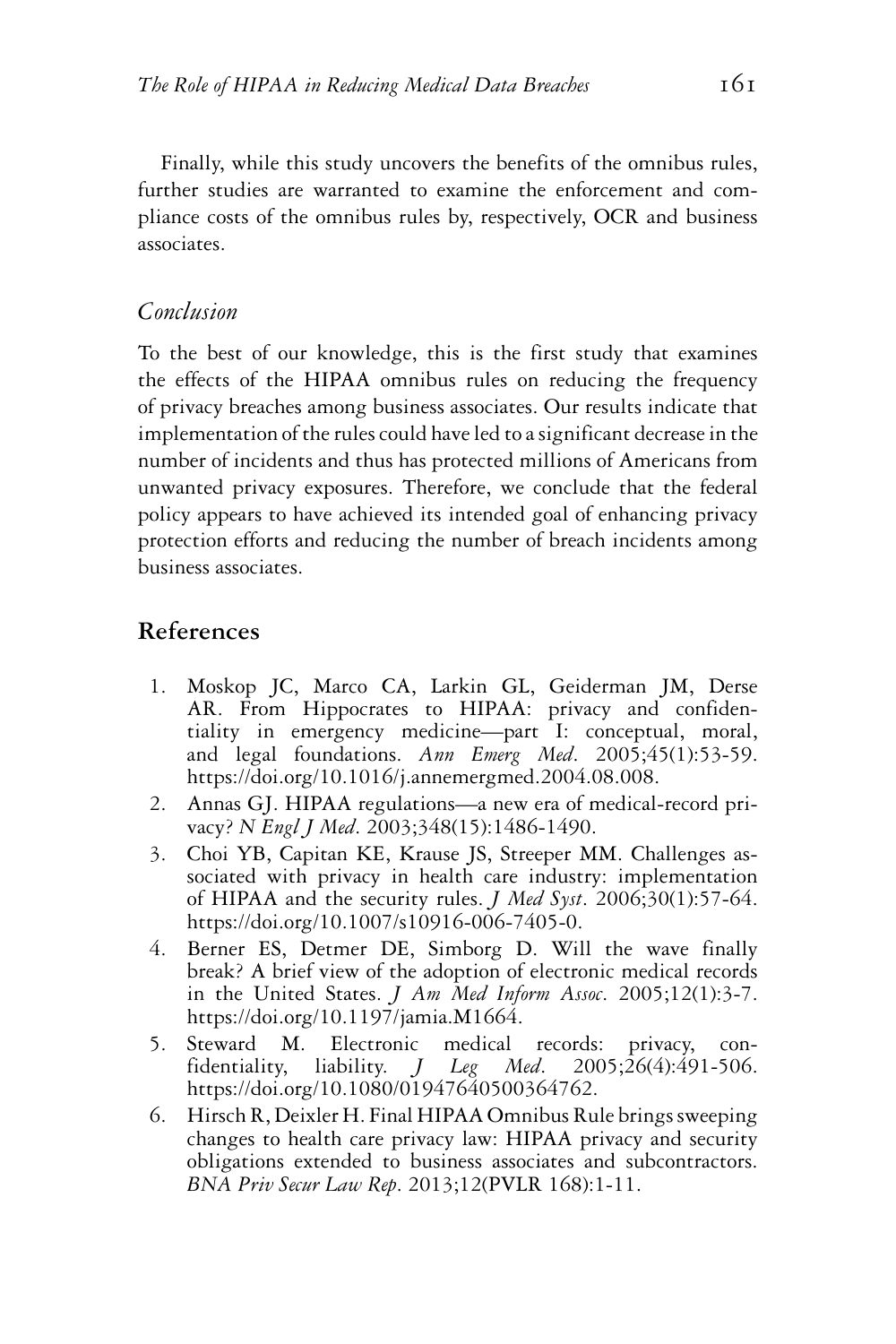- 7. Wang CJ, Huang DJ. The HIPAA conundrum in the era of mobile health and communications. *JAMA*. 2013;310(11):1121-1122. [https://doi.org/10.1001/jama.2013.219869.](https://doi.org/10.1001/jama.2013.219869)
- 8. Rothstein MA. The Hippocratic bargain and health information technology. *J Law Med Ethics*. 2010;38(1):7-13. [https://doi.org/10.1111/j.1748-720X.2010.00460.x.](https://doi.org/10.1111/j.1748-720X.2010.00460.x)
- 9. Yasnoff WA, Sweeney L, Shortliffe EH. Putting health IT on the path to success. *JAMA*. 2013;309(10):989-990. [https://doi.org/10.1001/jama.2013.1474.](https://doi.org/10.1001/jama.2013.1474)
- 10. DeVore S, Champion RW. Driving population health through accountable care organizations. *Health Aff (Millwood)*. 2011;30(1):41-50. [https://doi.org/10.1377/hlthaff.2010.0935.](https://doi.org/10.1377/hlthaff.2010.0935)
- 11. Miller RH, Sim I. Physicians' use of electronic medical records: barriers and solutions. *Health Aff (Millwood)*. 2004;23(2):116-126. [https://doi.org/10.1377/hlthaff.23.2.116.](https://doi.org/10.1377/hlthaff.23.2.116)
- 12. Yaraghi N, Sharman R, Gopal RD, Ramesh R. Drivers of information disclosure on health information exchange platforms: insights from an exploratory empirical study. *J Am Med Inform Assoc*. 2015;22(6):1183-1186.
- 13. Yaraghi N. *Hackers, Phishers, and Disappearing Thumb Drives: Lessons Learned From Major Health Care Data Breaches*. Washington, DC: The Brookings Institution; 2016. [https://scholar.google.](https://scholar.google.com/citations?view_op=view_citationhl=enuser=jbq8JnkAAAAJcitation_for_view=jbq8JnkAAAAJ:5nxA0vEk-isC) [com/citations?view\\_op](https://scholar.google.com/citations?view_op=view_citationhl=enuser=jbq8JnkAAAAJcitation_for_view=jbq8JnkAAAAJ:5nxA0vEk-isC)=view\_citation&hl=en&user=jbq8Jn kAAAAJ&citation\_for\_view=[jbq8JnkAAAAJ:5nxA0vEk-isC.](https://scholar.google.com/citations?view_op=view_citationhl=enuser=jbq8JnkAAAAJcitation_for_view=jbq8JnkAAAAJ:5nxA0vEk-isC) Accessed January 10, 2017.
- 14. Cases currently under investigation. US Department of Health & Human Services, Office for Civil Rights website. [https://ocrportal.hhs.gov/ocr/breach/breach\\_report.jsf.](https://ocrportal.hhs.gov/ocr/breach/breach_report.jsf) Accessed February 1, 2017.
- 15. Wagner AK, Soumerai SB, Zhang F, Ross-Degnan D. Segmented regression analysis of interrupted time series studies in medication use research. *J Clin Pharm Ther*. 2002;27(4):299-309.
- 16. Singhal A, Caplan DJ, Jones MP, et al. Eliminating Medicaid adult dental coverage in California led to increased dental emergency visits and associated costs. *Health Aff (Millwood)*. 2015;34(5):749- 756.
- 17. McGinty EE, Busch SH, Stuart EA, et al. Federal parity law associated with increased probability of using out-of-network substance use disorder treatment services. *Health Aff (Millwood)*. 2015;34(8):1331-1339.
- 18. Patrick SW, Fry CE, Jones TF, Buntin MB. Implementation of prescription drug monitoring programs associated with reductions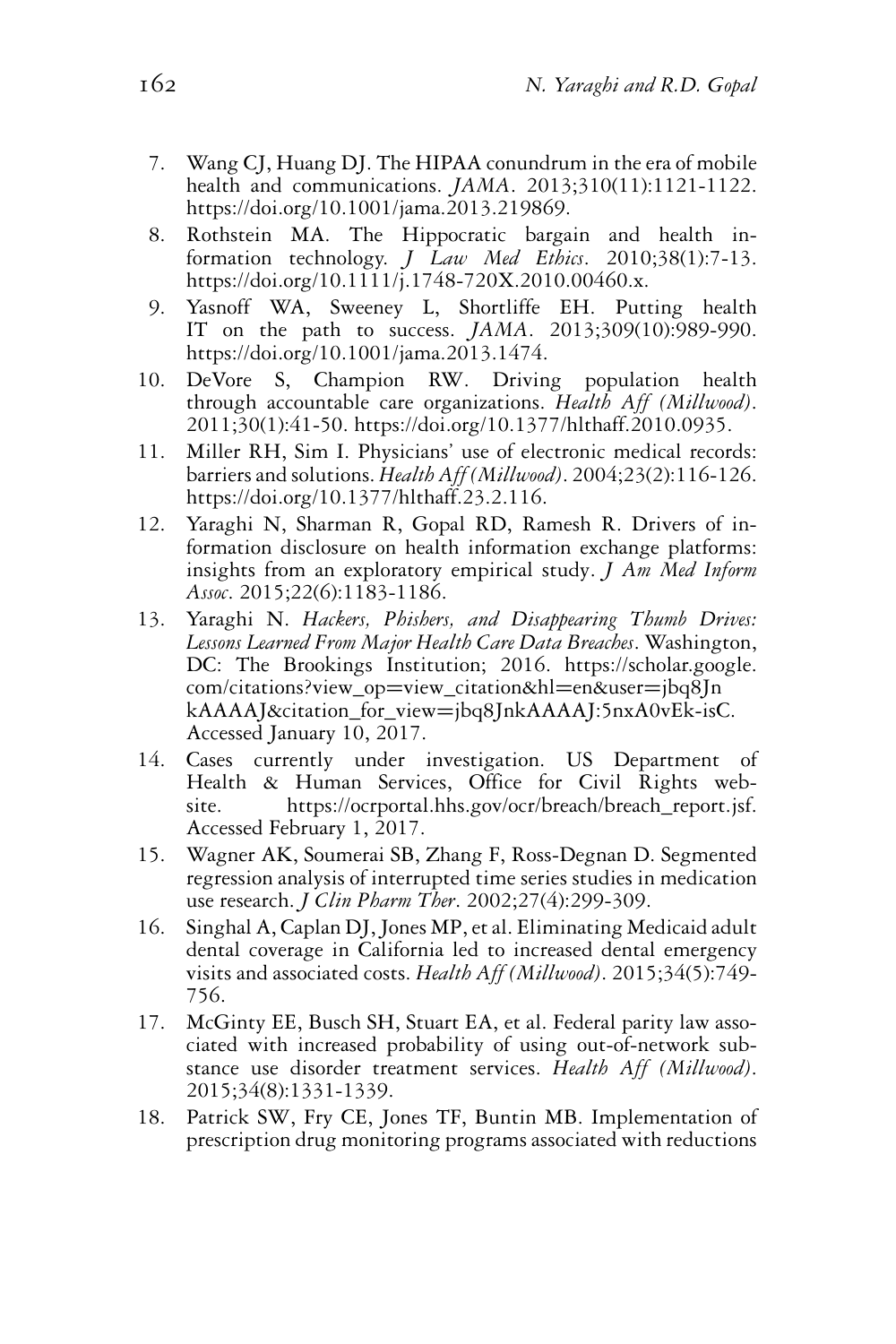in opioid-related death rates. *Health Aff (Millwood)*. 2016;35(7):1324-1332.

- 19. Penfold RB, Zhang F. Use of interrupted time series analysis in evaluating health care quality improvements. *Acad Pediatr*. 2013;13(6):S38-S44.
- 20. Hyndman RJ. Yule-Walker estimates for continuous-time autoregressive models. *J Time Ser Anal*. 1993;14(3):281-296.
- 21. Total professionally active physicians. Kaiser Family Foundation website. [http://kff.org/other/state-indicator/total-active](http://kff.org/other/state-indicator/total-active-physicians)[physicians.](http://kff.org/other/state-indicator/total-active-physicians) Published February 3, 2017. Accessed February 3, 2017.
- 22. Soumerai SB, Ross-Degnan D, Kahn JS. Effects of professional and media warnings about the association between aspirin use in children and Reye's syndrome. *Milbank Q*. 1992;70(1):155-182. [https://doi.org/10.2307/3350088.](https://doi.org/10.2307/3350088)
- 23. Lu CY, Zhang F, Lakoma MD, et al. Changes in antidepressant use by young people and suicidal behavior after FDA warnings and media coverage: quasi-experimental study. *BMJ*. 2014;348:g3596. [https://doi.org/10.1136/bmj.g3596.](https://doi.org/10.1136/bmj.g3596)
- 24. Connecticut attorney general first to take action for HIPAA violations. *HIPAA J*. July 7, 2010. [https://www.hipaajournal.com/](https://www.hipaajournal.com/connecticut-attorney-general-first-take-action-hipaa-violations) [connecticut-attorney-general-first-take-action-hipaa-violations.](https://www.hipaajournal.com/connecticut-attorney-general-first-take-action-hipaa-violations) Accessed October 13, 2017.
- 25. Green M. Hospitals are hit with 88% of all ransomware attacks. *Becker's Hosp Rev*. July 27, 2016. [http://www.](http://www.beckershospitalreview.com/healthcare-information-technology/hospitals-are-hit-with-88-of-all-ransomware-attacks.html) [beckershospitalreview.com/healthcare-information-technology/](http://www.beckershospitalreview.com/healthcare-information-technology/hospitals-are-hit-with-88-of-all-ransomware-attacks.html) [hospitals-are-hit-with-88-of-all-ransomware-attacks.html.](http://www.beckershospitalreview.com/healthcare-information-technology/hospitals-are-hit-with-88-of-all-ransomware-attacks.html) Accessed February 7, 2017.
- 26. Snell E. OCR aims to improve smaller data breach investigation process. *Health IT Secur*. August 22, 2016. [http://healthitsecurity.com/news/ocr-aims-to-improve-smaller](http://healthitsecurity.com/news/ocr-aims-to-improve-smaller-data-breach-investigation-process)[data-breach-investigation-process.](http://healthitsecurity.com/news/ocr-aims-to-improve-smaller-data-breach-investigation-process) Accessed February 7, 2017.
- 27. Substance Abuse and Mental Health Services Administration (SAMHSA), HHS. *Confidentiality of Substance Use Disorder Patient Records*. 2016:6987-7024. [https://www.federalregister.gov/](https://www.federalregister.gov/documents/2016/02/09/2016-01841/confidentiality-of-substance-use-disorder-patient-records) [documents/2016/02/09/2016-01841/confidentiality-of-substance](https://www.federalregister.gov/documents/2016/02/09/2016-01841/confidentiality-of-substance-use-disorder-patient-records)[use-disorder-patient-records.](https://www.federalregister.gov/documents/2016/02/09/2016-01841/confidentiality-of-substance-use-disorder-patient-records) Accessed February 8, 2017.
- 28. Special Projects Staff SSSD. North American Industry Classification System (NAICS) Main Page. Executive Office of the President; 2017. [https://www.census.gov/eos/www/naics.](https://www.census.gov/eos/www/naics) Accessed October 13, 2017.
- 29. US Census Bureau. Statistics of US Businesses (SUSB). [https://www.census.gov/programs-surveys/susb.html.](https://www.census.gov/programs-surveys/susb.html) Accessed October 13, 2017.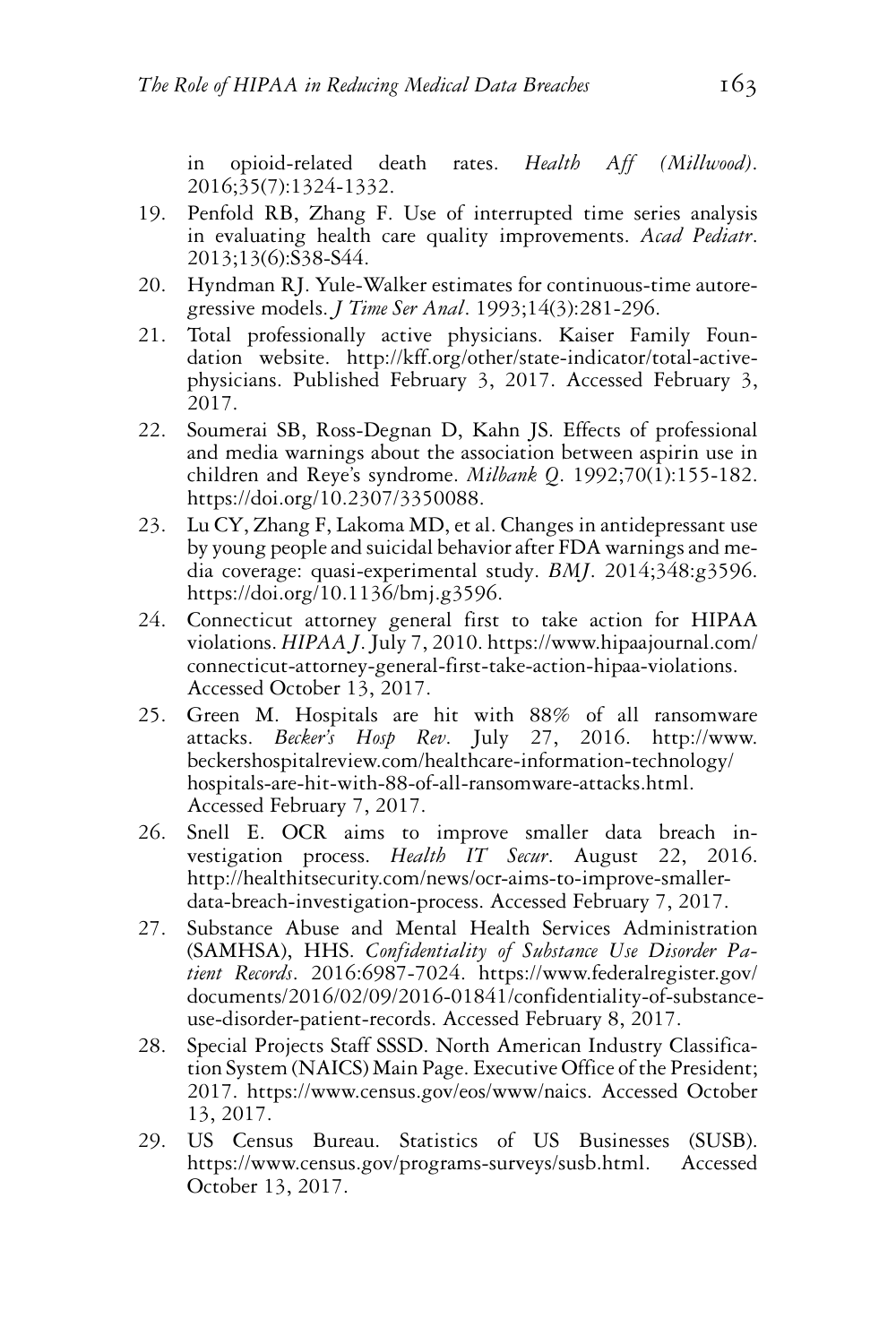*Funding/Support:* This study was generously funded by California Health Care Foundation.

*Conflict of Interest Disclosures:* Both authors have completed and submitted the ICMJE Form for Disclosure of Potential Conflicts of Interest. No conflicts were reported.

*Address correspondence to:* Niam Yaraghi, School of Business, University of Connecticut, 1 University Pl, Stamford, CT 06901 (email: niam.yaraghi@uconn.edu).

# **Appendix**

*Identifying the total number of covered entities*: Following the HIPAA definition of covered entities, we identify the businesses that provide health care and medical insurance services. We use the North American Industry Classification System (NAICS)<sup>28</sup> to determine the industry codes that encompass such businesses, and then use the data set of Statistics of US Businesses  $(SUSB)^{29}$  provided by the US Census Bureau to determine the number of businesses in the United States that are active within those NAICS codes. As shown in Table A1, the total number of businesses that are considered as covered entities is equal to 526,150.

| <b>NAICS</b> Code | <b>NAICS</b> Description                        | Number of Active<br><b>Businesses</b> |
|-------------------|-------------------------------------------------|---------------------------------------|
| 621               | Ambulatory health care<br>services              | 483,522                               |
| 622               | Hospitals                                       | 3,293                                 |
| 623               | Nursing and residential<br>care facilities      | 38,455                                |
| 524114            | Direct health and medical<br>insurance carriers | 880                                   |
| Total             |                                                 | 526,150                               |

*Identifying the total number of business associates*: It is more difficult to identify the total number of business associates because under HIPAA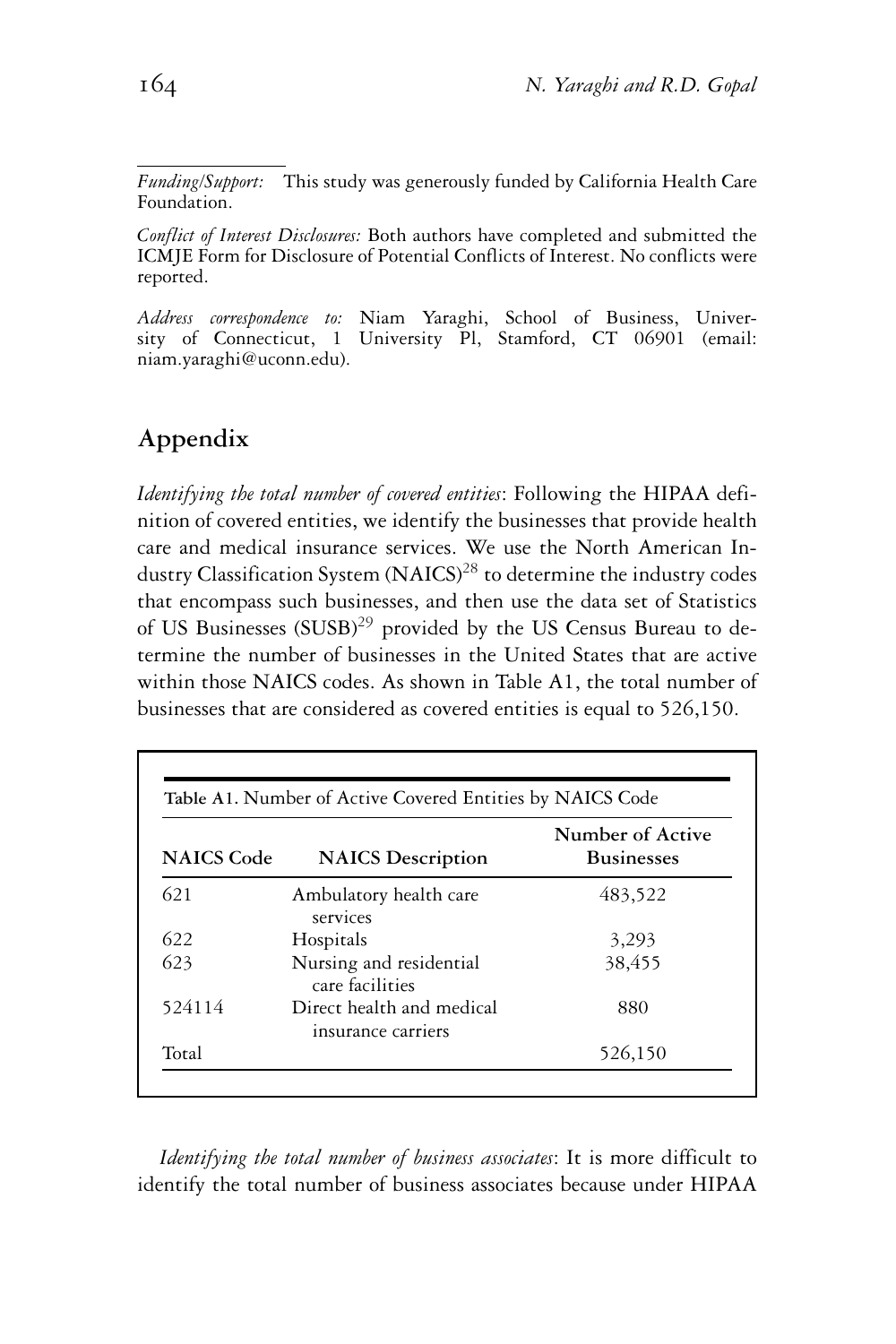any business, regardless of its type of services, is considered a business associate as long as it does business with a covered entity. Therefore, theoretically all active businesses in the United States could be considered a business associate.

To overcome this issue and create a manageable list of business associates, we first identified the NAICS codes of all of the business associates that were reported to have a breach by OCR. This was done by manually searching for the business name on the sidecode.com and manta.com websites. After we compiled the NAICS codes of all the business associates, we identified the top 20 most frequent NAICS codes among them. We then identified the number of active businesses within each of the top 20 NAICS codes from the SUSB data set. We acknowledge the fact that this list is not comprehensive as any company with a different NAICS code could enter into a business associate agreement with a covered entity. However, this list is a pragmatic solution because it covers the industry sectors that are most common among current business associates. As shown in Table A2, the total number of businesses who are considered as a business associate is equal to 414,444.

| <b>NAICS</b><br>Code | <b>NAICS</b> Description                                                        | Number of Active<br><b>Businesses</b> |
|----------------------|---------------------------------------------------------------------------------|---------------------------------------|
| 323111               | Commercial printing (except<br>screen and books)                                | 17,681                                |
| 423450               | Medical, dental, and hospital<br>equipment and supplies<br>merchant wholesalers | 7,370                                 |
| 492110               | Couriers and express delivery<br>services                                       | 4,399                                 |
| 511210               | Software publishers                                                             | 6,757                                 |
| 518210               | Data processing, hosting, and<br>related services                               | 9,565                                 |
| 524291               | Claims adjusting                                                                | 3,389                                 |
| 524292               | Third-party administration of<br>insurance and pension funds                    | 2,773                                 |